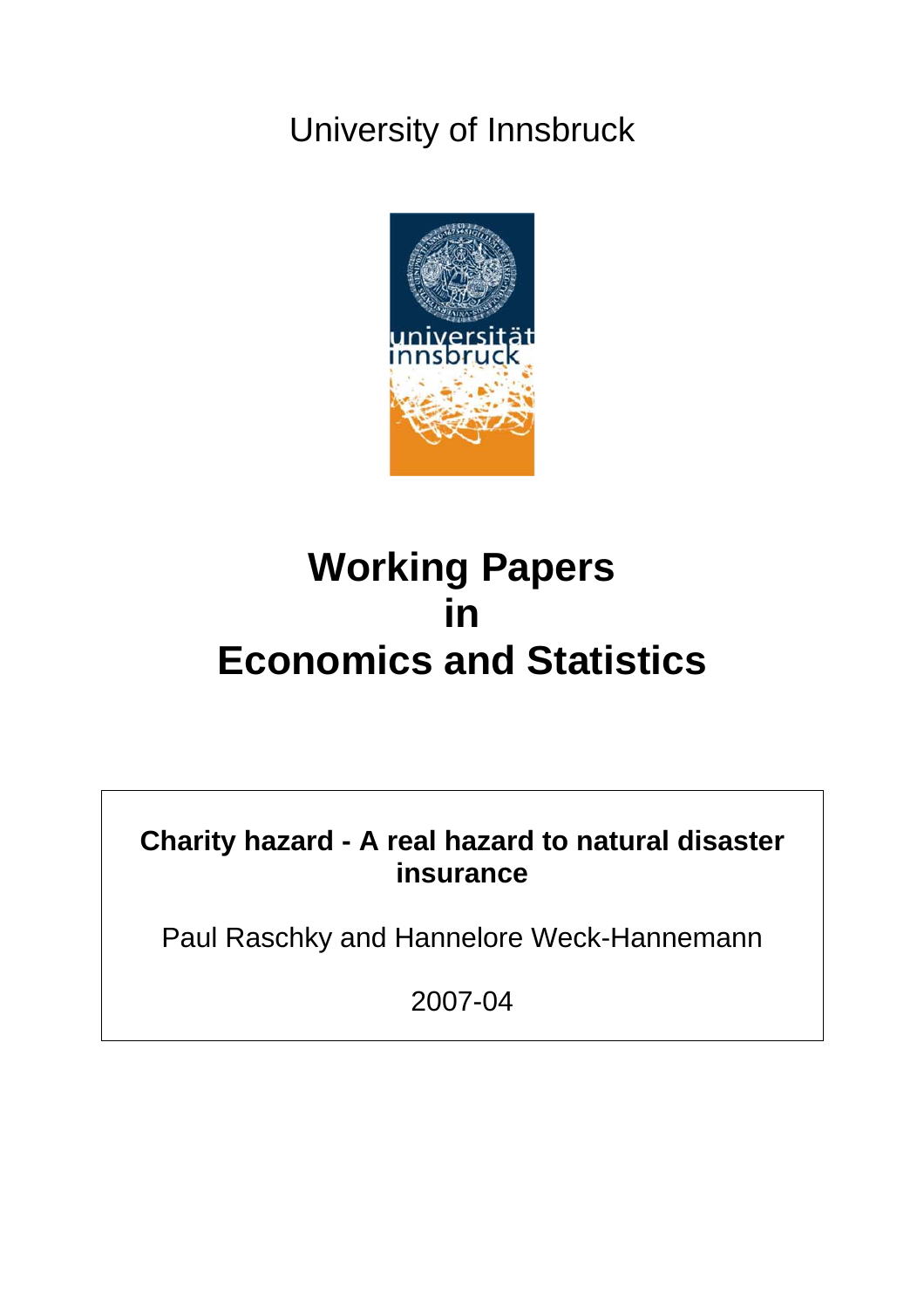#### **University of Innsbruck Working Papers in Economics and Statistics**

The series is jointly edited and published by

- Department of Economics (Institut für Wirtschaftstheorie, Wirtschaftspolitik und Wirtschaftsgeschichte)
- Department of Public Finance (Institut für Finanzwissenschaft)
- Department of Statistics (Institut für Statistik)

Contact Address: University of Innsbruck Department of Public Finance Universitaetsstrasse 15 A-6020 Innsbruck Austria Tel: +43 512 507 7151 Fax: +43 512 507 2970 e-mail: finanzwissenschaft@uibk.ac.at

The most recent version of all working papers can be downloaded at [http://www.uibk.ac.at/fakultaeten/volkswirtschaft\\_und\\_statistik/forschung/wopec](http://www.uibk.ac.at/fakultaeten/volkswirtschaft_und_statistik/forschung/wopec)

For a list of recent papers see the backpages of this paper.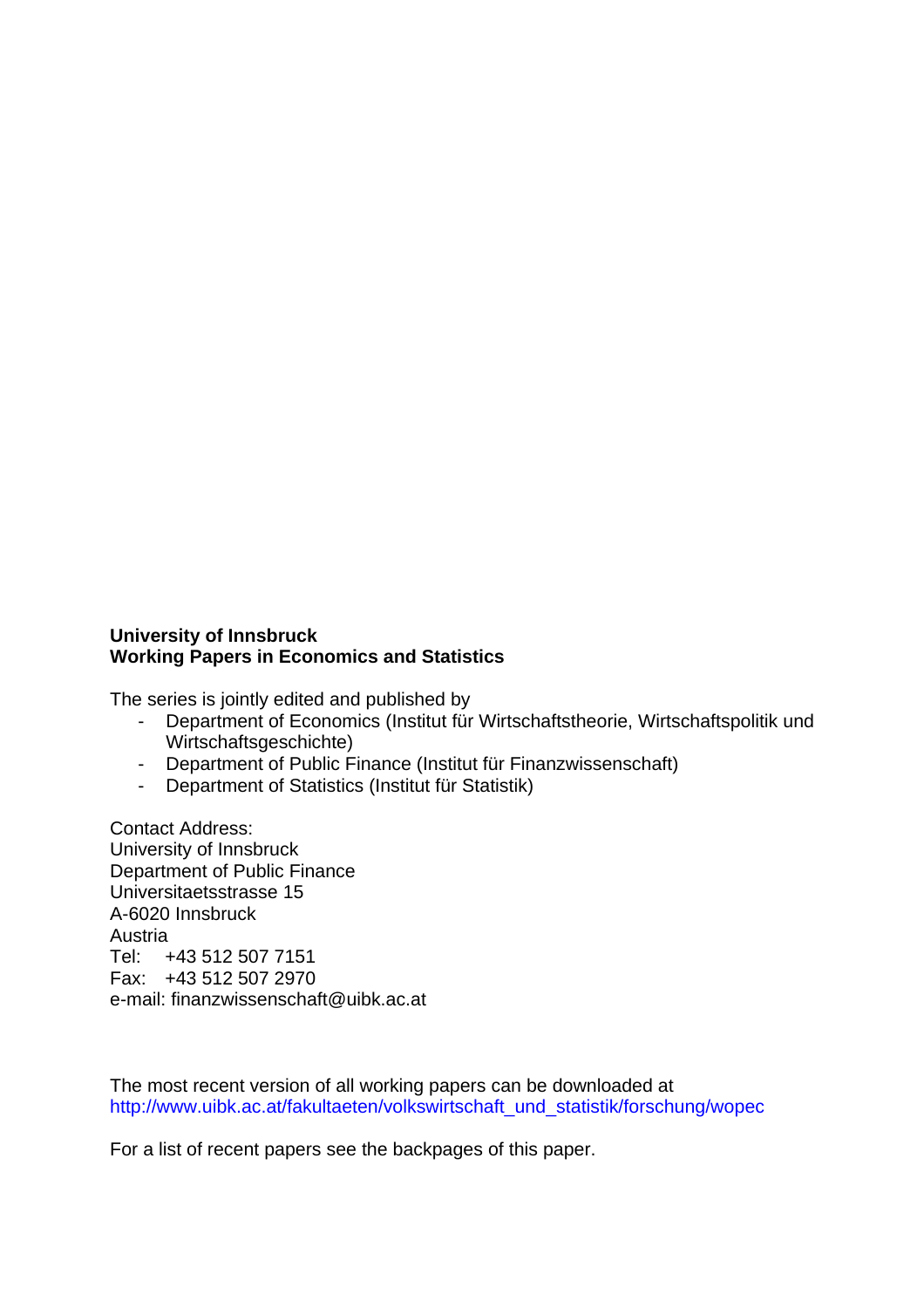## Charity Hazard - A Real Hazard to Natural Disaster Insurance?

Paul A. Raschky<sup>∗</sup> Hannelore Weck-Hannemann†

March 27, 2007

#### Abstract

After the flooding in 2002 European governments provided billions of Euros of financial assistance to their citizens. Although there is no doubt that solidarity and some sort of assistance is reasonable, the question arises why these damages were not sufficiently insured. One explanation why individuals reject to obtain insurance cover against natural hazards is that they anticipate governmental and private aid. This problem became to be known as "charity hazard". The present paper gives an economic analysis of the institutional arrangements on the market for natural disaster insurances focusing on imperfections caused by governmental financial relief. It provides a theoretical explanation why charity hazard is a problem on the market for natural disaster insurances, in the way that it acts as an obstacle for the proper diffusion and therefore the establishment of natural hazard insurances. This paper provides a review of the scientific discussion on charity hazard, provides a theoretical analysis and points out the existing empirical problems regarding this issue.

Keywords: natural hazard insurance, market failure, governmental assistance

JEL classification: Q54, R11, G22

<sup>∗</sup> Institute of Public Finance, University of Innsbruck and alpS GmbH - Center of Natural Hazard Management, Grabenweg 3, A-6020 Innsbruck, email:raschky@alps-gmbh.com

<sup>†</sup> Institute of Public Finance, Faculty of Economics and Statistics, University of Innsbruck, Austria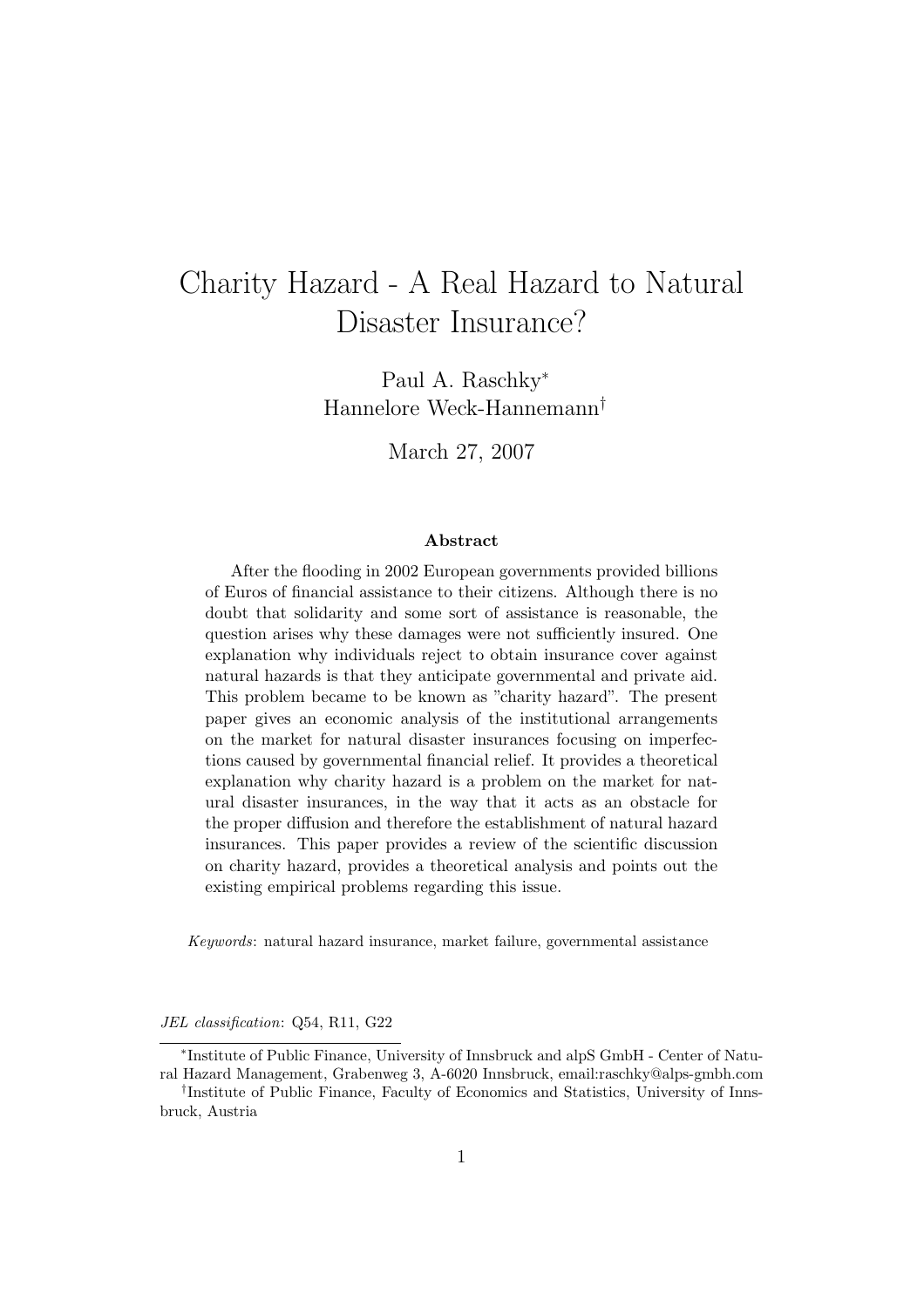## 1 Introduction

Damages from natural catastrophes or elementary losses are worldwide on the rise. However, insurance providers have either got problems to provide attractive insurance coverage against natural hazards or are constantly withdrawing such products from the market. In addition, individuals do not seem to demand such insurance coverage. Surveys of the insurance industry have shown that in European countries without mandatory insurance coverage a) the demand for flood insurance is very low and as a result b) the private flood insurance cover in some countries reaches a density of about 10% (Guy Carpenter 2005, Swiss Re 1998). A continuously growing number of scholars applied different approaches in order to explain the imperfections on the market for natural hazard insurances. One issue that has so far received only minor attention (e.g. Browne & Hoyt (2000), Lewis & Nickerson (1989)) is the problem of "charity hazard". Charity hazard defines individuals' tendency not to insure or take any other mitigation measures as a result of the reliance on expected financial assistance from federal relief programs or donations by other individuals. Lewis & Nickerson (1989), Prettenthaler, Hyll & Vetters (2004) and Schwarze & Wagner (2004) have already mentioned the possible negative effects of the availability of governmental and private aid on the individual's decision to obtain insurance coverage against elementary losses. Due to the complexity of the market for natural hazard insurances, Kunreuther (2001) suggests that specific programs to reduce market imperfections in this area demand a comprehensive analysis of the decision processes of all involved institutions and agents.

One approach to examine the problem of charity hazard in such a comprehensive way is an economic analysis of alternative institutional arrangements. This approach is also based on the model of the "homo oeconomicus" that maximizes its utility under certain constraints. However, additionally this approach assumes that the institutional framework affects individuals' actions and conversely institutions evolve from human activity (Frey 1990b). Moreover, it is essential to carry out the analysis on actual existing institutions and not some ideal models of institutions (Frey 1990a). Applied to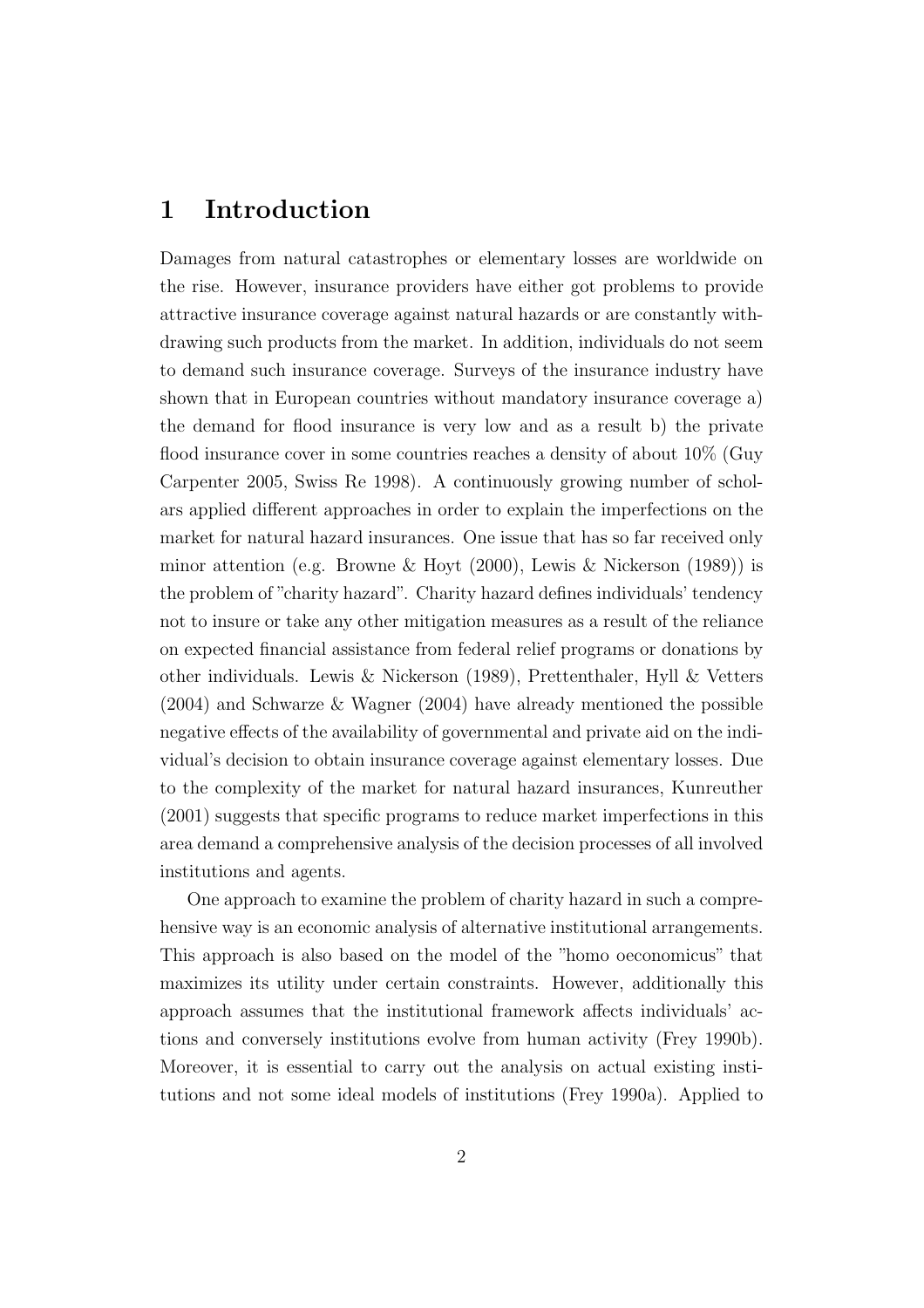the market imperfection analysed in this paper, one can view "governmental relief" as part of the institutional arrangements in which individuals act. Depending on the degree of institutionalisation of governmental relief, individuals' decisions to obtain insurance coverage against natural hazards might be influenced. Additionally, each individual's decision to insure further affects the spread of natural hazard insurances. The analysis of the effects of certain policies on individual behavior builds a base for a) suggestions on how to change inefficient institutional arrangements and b) developing alternative financial and policy instruments.

This paper shows that failures and imperfections exist on the market for natural hazard insurances and therefore state intervention may help to overcome these problems. Specific forms of state intervention, namely governmental financial assistance after a catastrophic event, can create further distortions on the market and therefore present an inappropriate form of state intervention. So far, a lot of economic papers have been written about the potential sources of imperfections or failure of the market for natural hazard insurance. In this paper we focus on the specific issue of charity hazard. Charity hazard is a problem on the market for natural disaster insurances, in the way that it acts as an obstacle for the proper diffusion and therefore establishment of natural hazard insurance. So far the governmental budgets were roughly able to cope with the costs of post-catastrophe relief activities. Nevertheless, limited public finances and steadily increasing financial damages from natural hazards, demand a more efficient allocation of public resources. This requires in return the elimination of inefficient allocative mechanisms and policies and the replacement by more efficient and acceptable mechanisms and instruments.

The paper is structured as followed: Section 2 of the paper reviews the existing literature on possible explanations for market failure occurring on the natural hazard insurance market. Section 3 highlights the economics of governmental disaster assistance. In the section 3.2. the problem of charity hazard is introduced and analysed from a theoretical point of view. Section 3.2 gives an overview on potential solutions to the problem and section 4 concludes with a short summary and suggestions for future research.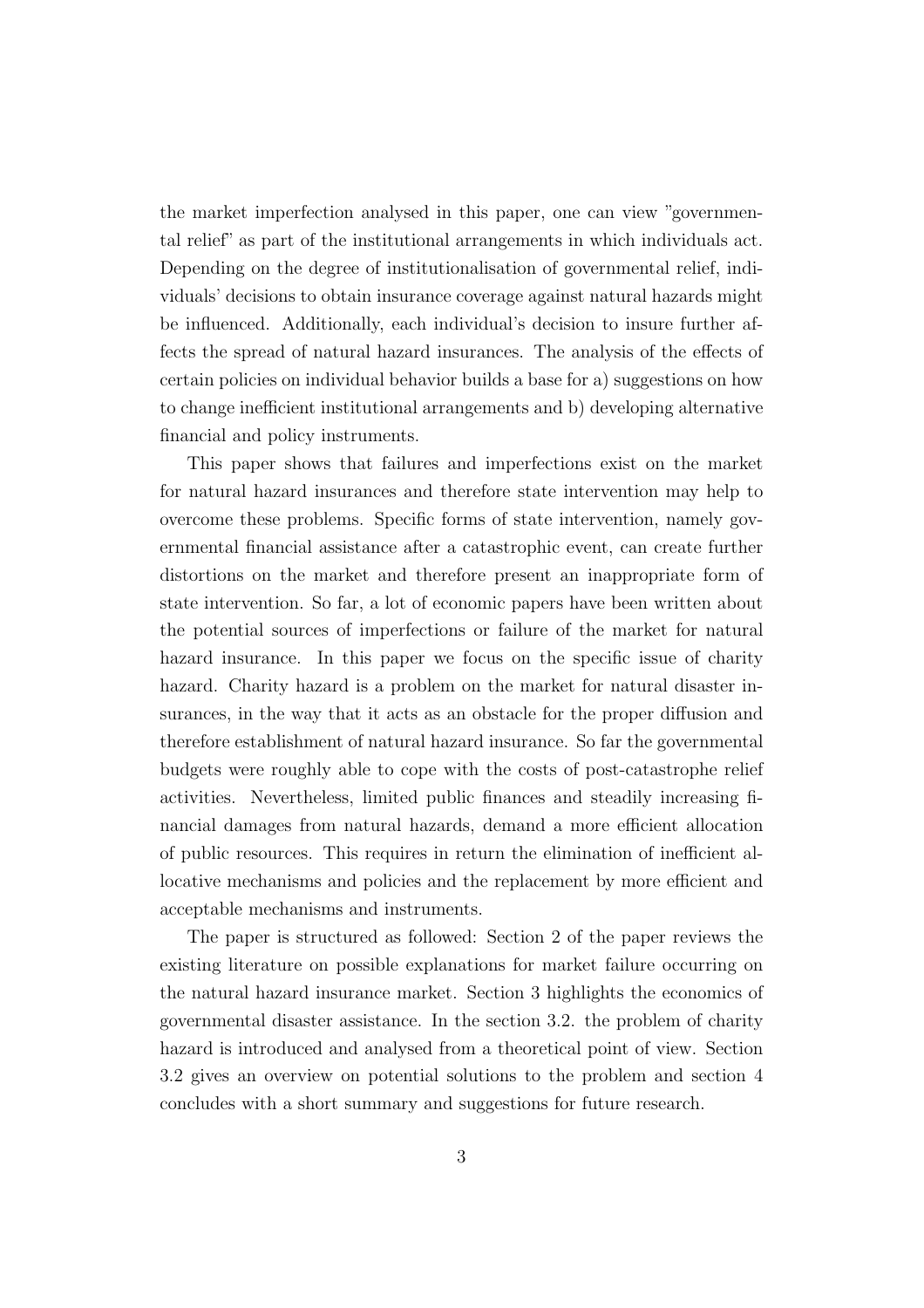## 2 Imperfections on the market for Natural Hazard insurances

Individual insurance behavior is mainly ananlysed in the context of expectedutility-theory. The work by Ehrlich  $\&$  Becker (1972) provides a formal framework analysing individual insurance behavior. If insurance is available at actuarially fair premiums, the individual equalises the income in both states (no loss vs. loss) by obtaining full insurance coverage. However, reality very often deviates from this ideal model. The insurance market is strongly affected by uncertainty and the future behavior of the contract partners (insurer and insured), which do not automatically obtain all the available information they need. The individual who wants to purchase insurance cover against natural hazards has to put in effort to search for the right insurance company, gain information about the best contract conditions, compare different premiums and enforce the claim after damage occurred. On the opposite, the insurance company has to put in effort to obtain information about each of his customers risk in order to calculate the right premiums and control that his customers do not exploit the fact that they are insured and show more risk appetite. All these efforts to gain information induce transaction costs. The existence of transformation costs explains that sometimes information on the insurance market is unevenly distributed between the contract partners. This problem of asymmetric information is one of the basic explanations why the insurance market does not work perfectly or a market does not exist at all. The resulting phenomena of adverse selection and moral hazard seem to be the reason for most of the problems on today's insurance markets. Rothschild & Stiglitz (1976) analysed the former in a Nash-equilibrium model. An equilibrium on the insurance market can only exist if two types of contracts, one for the "'good risks"' and one for the "'bad risks"' yield to a separating equilibrium. Based on these assumption today's natural hazard insurance companies as well as federal insurance programs have implemented geographical underwriting and differentiate premiums by individual probability of loss. The NFIP adjusts its premiums according to flood hazard information from "Flood Insurance Rate Maps" (FIRMs) (FEMA 2002). In Germany the "elec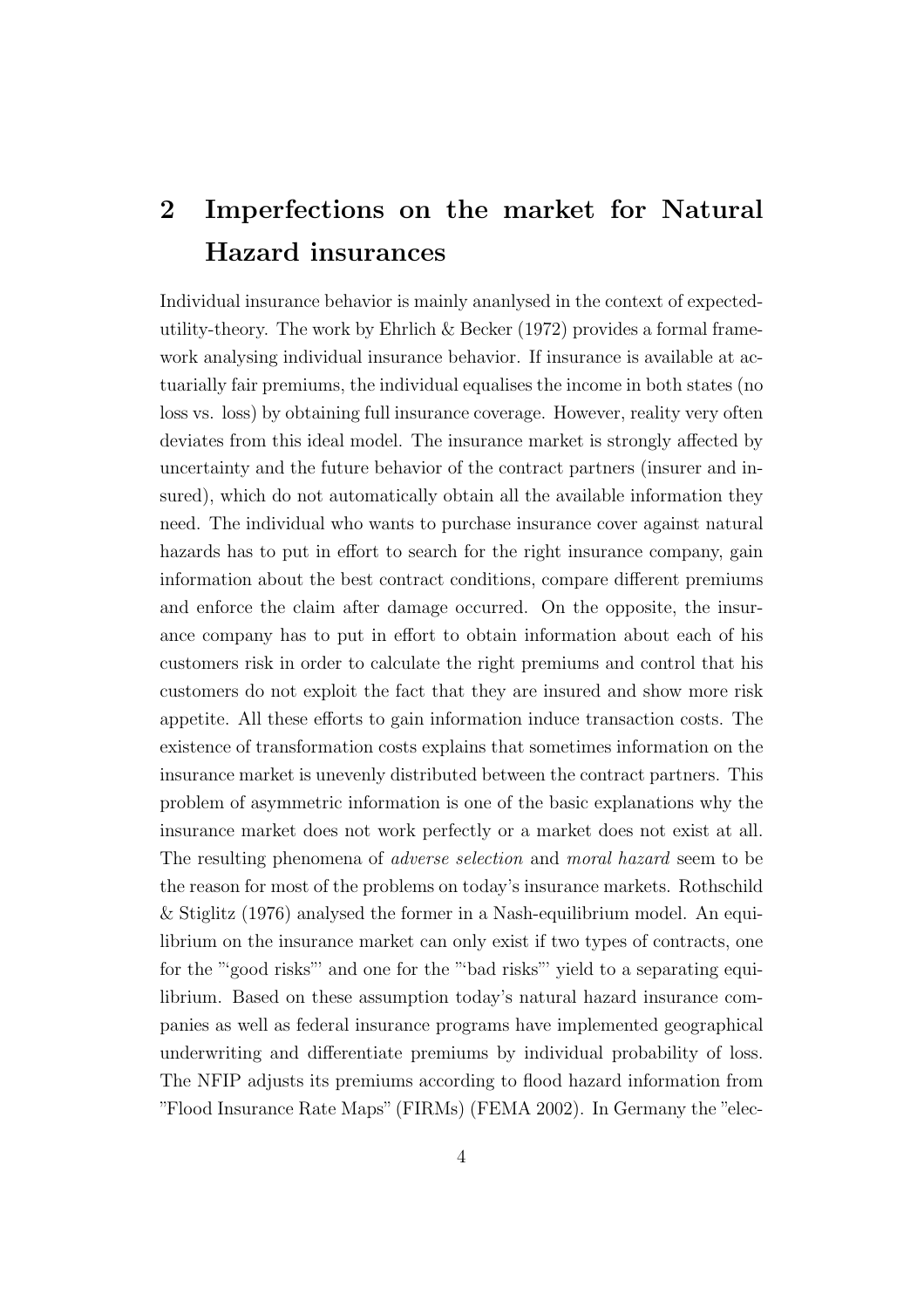tronic flood zoning system"  $(ZURS)$  enables insurance companies to assess flood risks to individual buildings (Falkenhagen 2002).

The theoretical model by Ehrlich & Becker (1972) builds a straightforward framework to analyse the phenomenon of moral hazard. On the one hand it shows that market insurance and activities to reduce the amount of potential loss (self-insurance) are actual substitutes. On the other hand, measures decreasing the probability of a damage (self-protection) might have a negative diminishing effect on the insurance premium (given risk-related pricing) and can thus act as a complement to market insurance. In general, they conclude that moral hazard is an "'inevitable consequence of market insurance"'. Control measures for moral hazard are for example deductibles, coinsurance or the exclusion from coverage. Apart from these basic explanations for failure of insurance markets Jaffee & Russell (2003) suggest that adverse selection and moral hazard are not sufficient in all cases to explain the failures on the market for natural hazard insurances. The insurance market for natural hazards differs in certain points from other insurance markets, like car insurances:

- the correlation between individual risks is higher
- the impact or possible loss is much higher
- as a result, the costs to keep the market running are higher

These specific features can be catalysts for further disturbances on the market for natural hazard insurances. The characteristics of the risk at hand might impede transaction costs on the individual. A recent publication by Kunreuther & Pauly (2004) include this idea into a formal model of decision making costs under imperfect information and show that individuals still refuse to purchase natural hazard insurance even if the premiums are attractive. The authors show that the demand-side inefficiency is a problem of a) transaction costs in order to obtain information and b) ambiguity about probability estimations by different insurance companies. The search for the optimal insurance imposes costs which are high enough to discourage the individual to engage in any further mitigation activity. Additionally the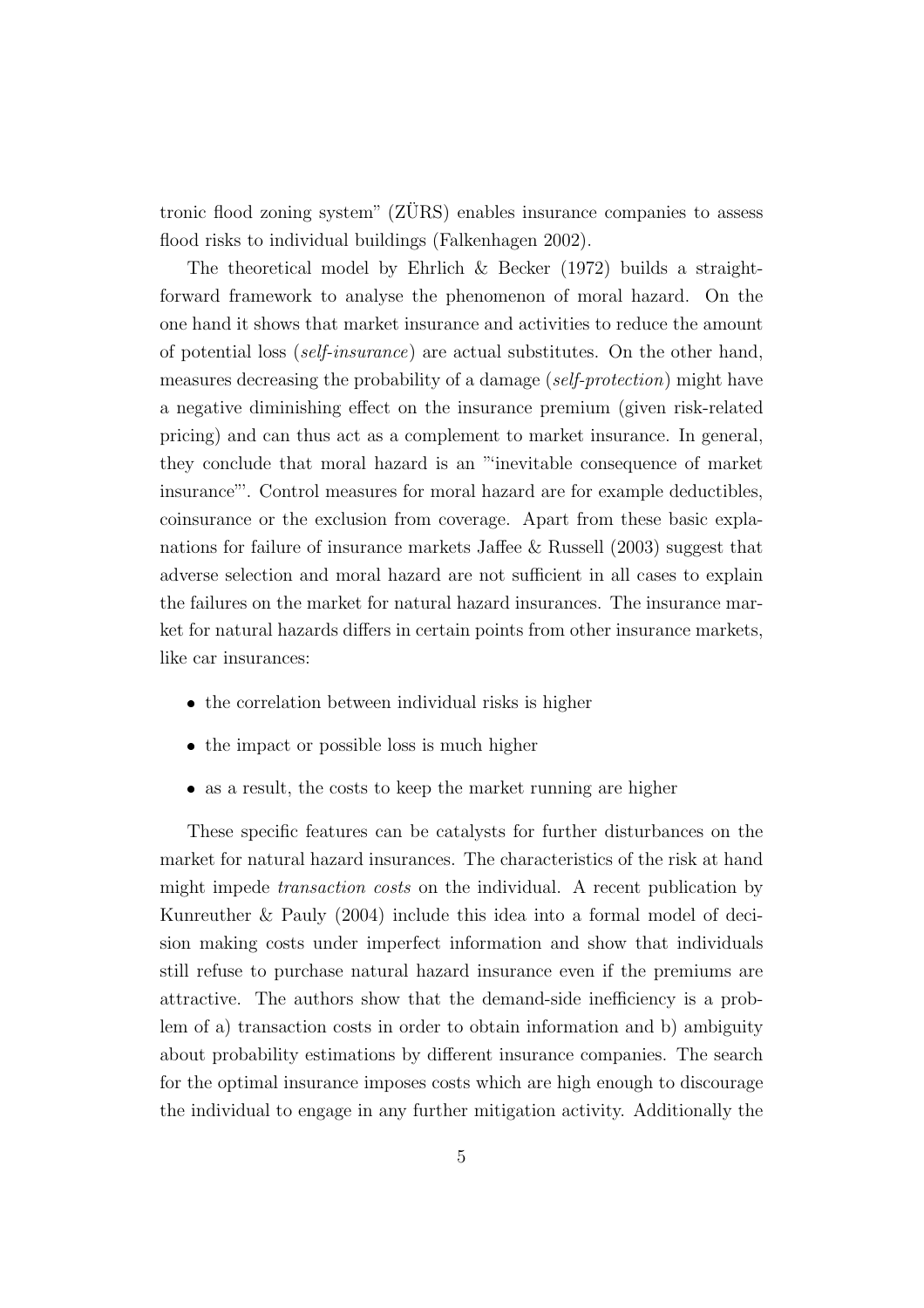insurance premiums are likely to be much higher, because of vagueness about the probabilities.

In general, the demand for insurances is described by the expected-utility theory. Nevertheless, individuals show different behavior in the case of natural hazards and do not follow the expected utility theory of insurances and as a result obtain less insurance coverage. A growing number of publications have developed different approaches to explain the demand for natural hazard insurances. Kahneman, Slovic & Tversky (1982) argue that individuals' decisions are subject to choice anomalies. This theory of anomalies proposes that the standard expected utility theory does not sufficiently describe and predict individual behavior under uncertainty (Frey & Eichenberger 1989). When it comes to natural hazards, individuals do not base their decisions on calculated probabilities, but rather use inferential rules known as heuristics (Kahneman et al. 1982). This suggestion can be applied on the market for natural hazard insurance as well, where the situation is called "natural disaster syndrome". This "is a term that links the lack of interest by those at risk in protecting themselves against hazards and the resulting significant financial burden on society, property owners, the insurance industry and municipal, state and federal governments when severe disasters do occur" (Kunreuther (2001) p. 301). The author points out that five heuristics are responsible for anomalies on the natural disaster insurance market. One main reason is connected to information biases. Individuals misperceive the risk of natural disasters, because of extensive media-coverage ("availability bias") or they tend to overestimate risks of being harmed by a natural hazard that has recently occurred. A second very typical heuristic in the area of natural hazard insurance is the common attitude: "It won't happen to me!". If we take the example of a mountain farmer who has been living his whole live in an area with high avalanche risk (red zone) where almost every year avalanches impact next to his farm. Nevertheless, although he would have incentives to either move away or to insure his farm against potential losses, he does not behave accordingly. The third heuristic refers to the role of emotions connected to catastrophic events. Individuals may purchase insurances because of feelings such as fear instead of weigh costs against benefits. Heuristic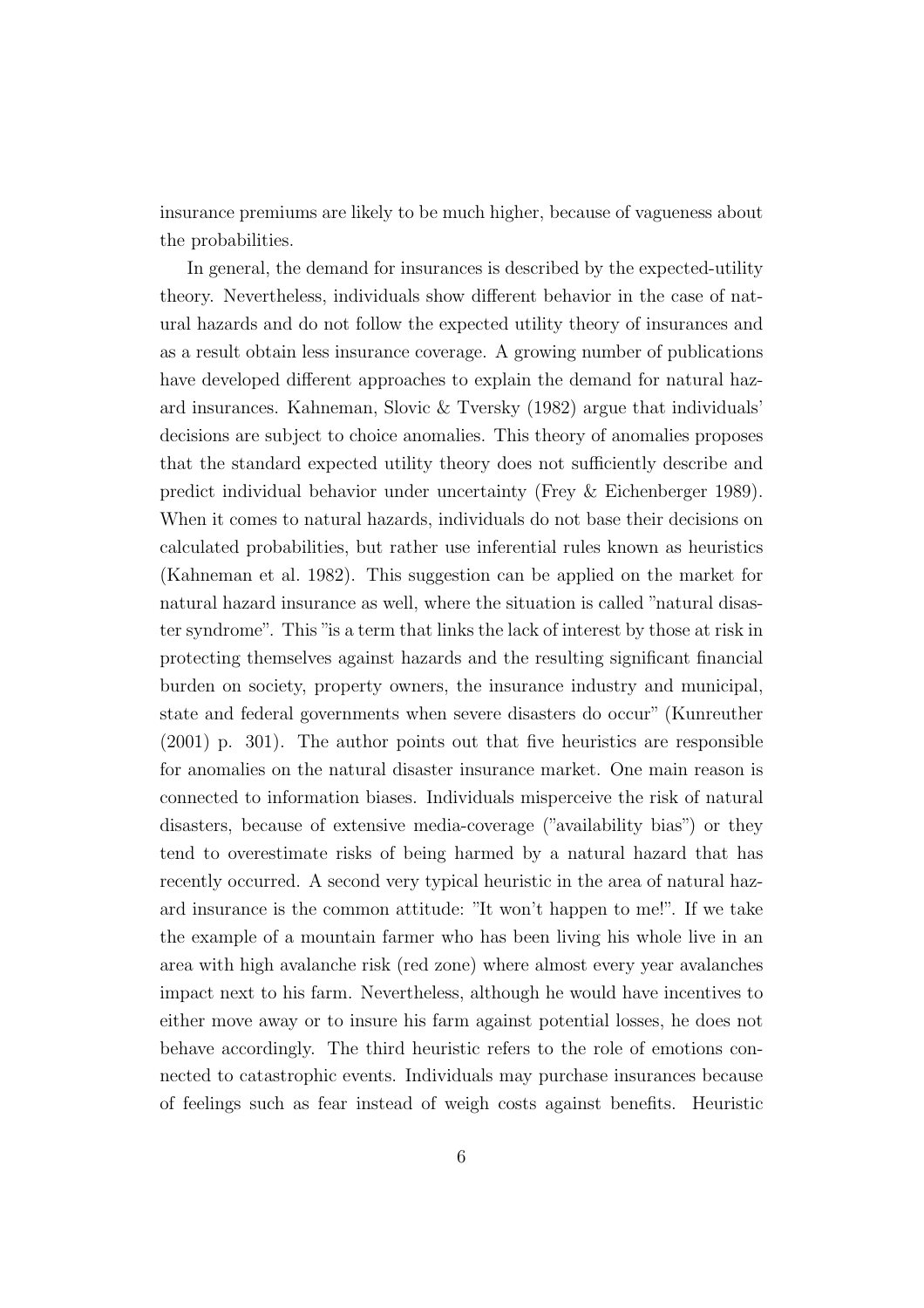number four originates during the risk communication process. The form how risks and probabilities are presented can have a huge impact on individuals' decisions. For example, the actual danger to die from an avalanche is perceived to be moderate by some people at the level 3 (considerable danger) of the European avalanche hazard scale. Information about the fact that at this stage the highest number of avalanche victims occurs, changes the individual's attitude towards avalanche risks tremendously, although the probability to get caught by an avalanche did not change at all. The fifth heuristic is concerned with the ambiguity about the probability that a natural disaster might occur. This vague probabilities lead to inefficiencies on the private insurance market.

Beside theoretical models and approaches empirical evidence concerning the demand for natural hazard insurance exists. Browne & Hoyt (2000) provide an econometric analysis and test several variables influencing the demand for flood insurance in the USA from 1983 to 1993. The fixed-effects model uses cross-sectional and time-series data from 50 states. Their findings suggest that the price level of the premiums has got a highly significant and negative impact on the demand for insurance cover. They also show that higher income is positively related to the demand for flood insurance. Further they confirm the hypothesis that a recent flood experience increases the demand for insurance cover. Although the study presents interesting and new results in this area, it provides no information why the demand for flood insurance is sometimes too low. Brookshire, Thayer, Tschirhat & Schulze (1985) and Troy & Romm (2004) examined how the disclosure of information on natural hazard risks influences price gradients in hedonic market analyses. Brookshire et al. (1985) compare the price gradients for earthquake safety in the Los Angeles and San Francisco areas before and after the Alquist-Priolo Act was passed in 1974 which provided the society with information concerning relative earthquake-associated risk by designating areas of elevated relative risk. Similarly, Troy & Romm (2004) compare price gradients on non-floodplain areas before and after the 1998 California Natural Hazard Disclosure Law. Both studies find no price differential between risky and safe areas before the laws have been passed, but large and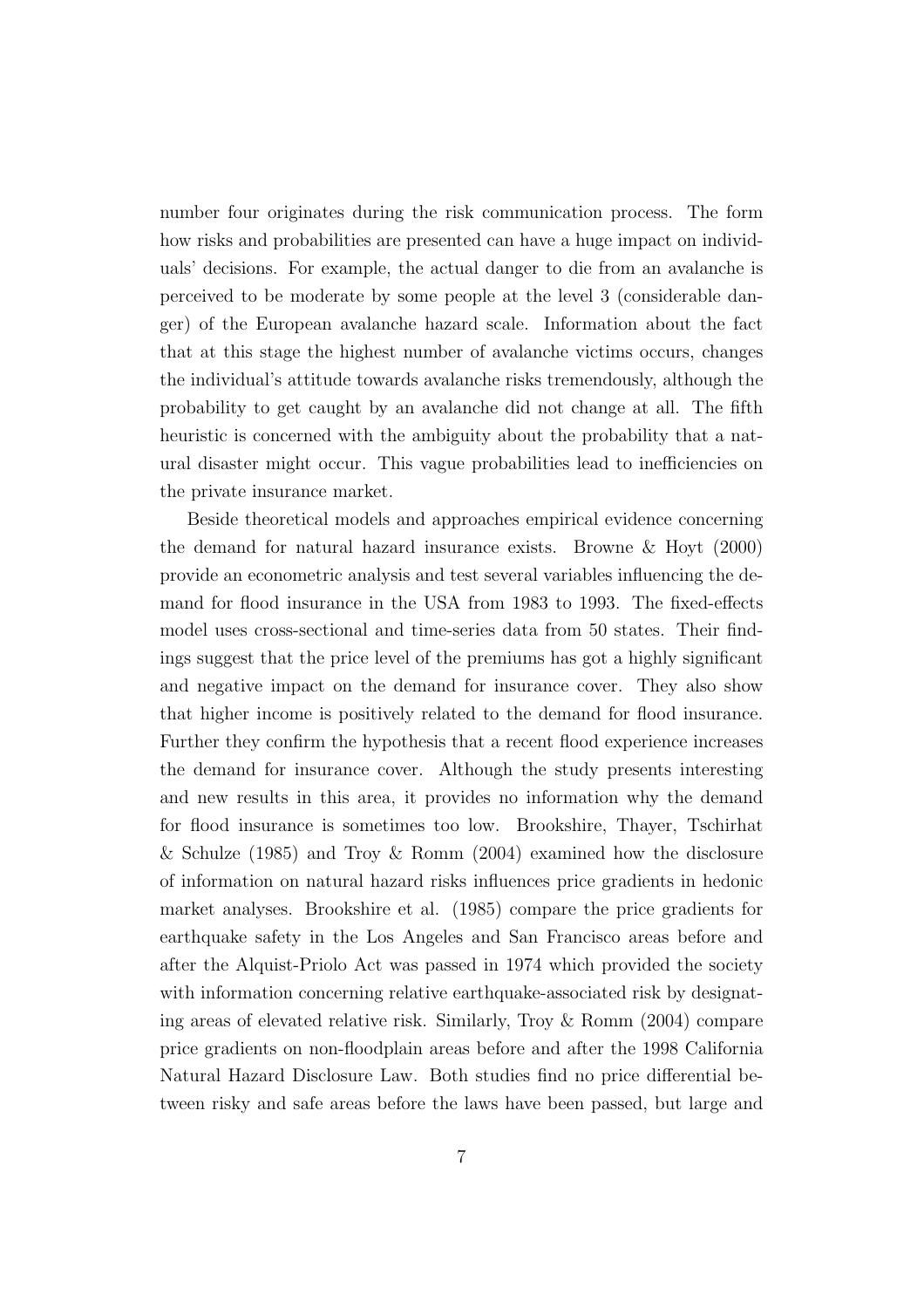significant price differentials thereafter. The studies show importance of the distribution of information and show that biases and imperfections on the market could be an issue of transaction costs rather than heuristics.

According to Jaffee & Russell (2003) the magnitude and features of natural hazards can also lead to three imperfections on the supply side of the insurance market: First, the problem of asymmetrically distributed information between the insurance company and its clients as well as between the shareholders of such a company and the management. Second, bankruptcy and agency costs stemming from the bankruptcy risk and the risk-management costs avoiding prospective bankruptcies. Third, impediments to raise capital as elementary losses from a big natural catastrophe often exceed the annual insurance premiums by a factor of 10 up to a factor of 100. To cover these potential losses the insurance company is required to raise substantial capital. Existing tax and accounting laws limit the company's ability to retain earnings and thus create fundamental problems in this area. As we can see, the supply-side problems on the market for natural hazard insurance are large and can explain why insurance coverage against elementary losses is hardly offered on the market. Jaffee & Russell (2003) as well as Schwarze & Wagner (2004) provide a thorough analysis of these supply-side problems and develop concepts to counteract them.

## 3 The economics of governmental disaster relief

The character and magnitude of catastrophic risk in general and the related imperfections on the natural disaster insurance market in particular can be seen as a normative basis for government intervention in the area of risk transfer. Government intervention on the market for disaster insurances is found in different designs: The provision of insurance cover through the government, such as the NFIP in the U.S. and governmental financial disaster relief through ad-hoc transfers or an institutionalized catastrophe fund. One advantage of governmental insurance systems is that it can sig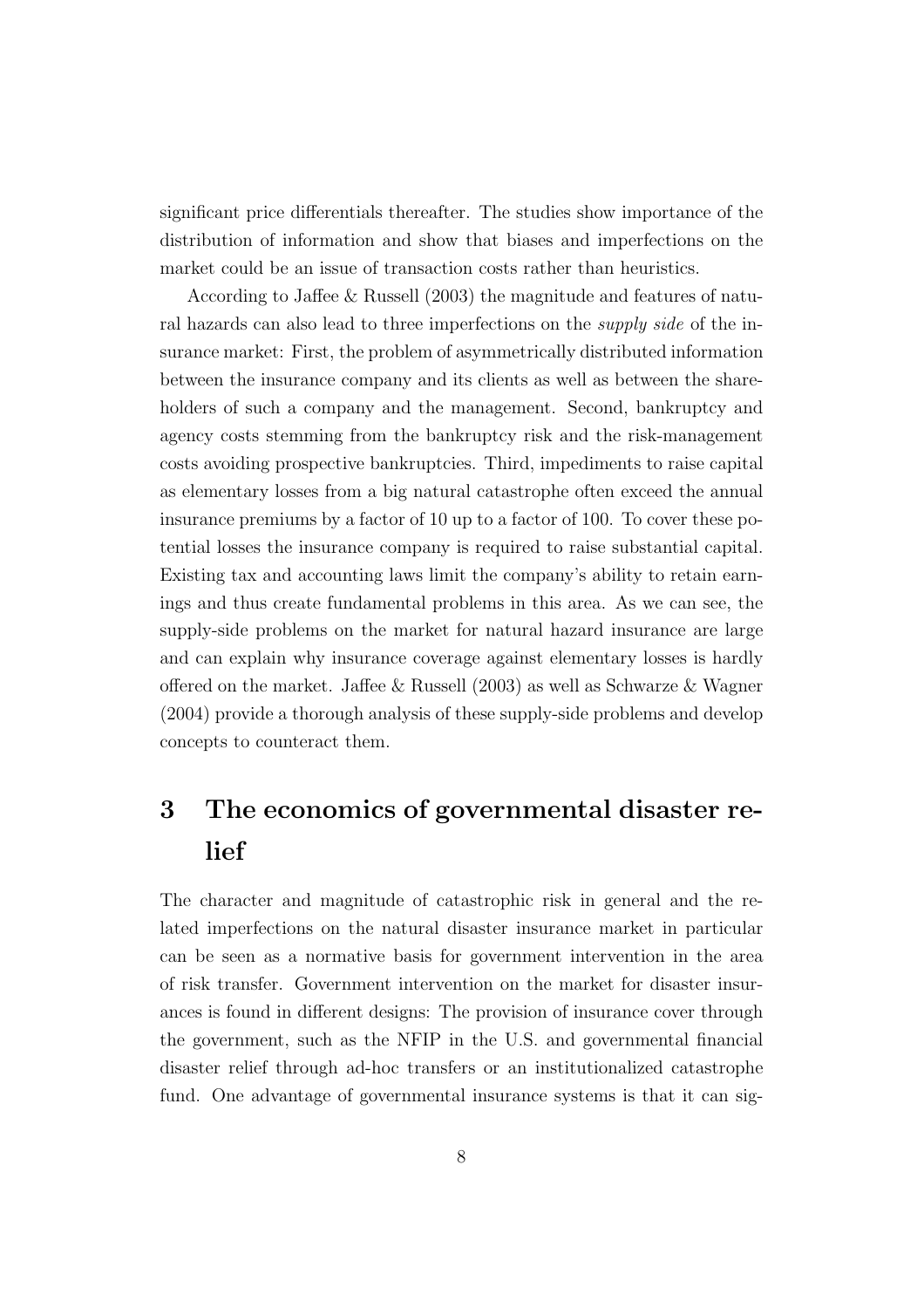nificantly constrain the problem of adverse selection and increase the size of the insurance pool by introducing mandatory insurance. In addition, the introduction of certain command & control instruments such as mandatory building codes reduces the probability of moral hazard. For example under the mandatory insurance system in Switzerland the monopoly insurance companies in each (Kantonale Gebaeudeversicherungen) have got the power to impose conditions regarding self-protection on the private housing owners. Depending on the design governmental insurance system can also have specific disadvantages compared to private providers of natural hazard insurance (Priest 1996). The focus of this paper,however, lies on the effects and incentives of governmental disaster relief. From an economist's point of view two major problems emerge: First, costs on society emerging from the inefficient allocation of governmental disaster relief. Second, underinsurance of individuals as a result of anticipated governmental assistance - charity hazard.

#### 3.1 Inefficient provision of financial assistance

One major problem of governmental relief is allocative failure that prevents the financial resources from reaching those who suffered the greatest damage. (Sobel & Leeson 2006) concludes that such allocative inefficiencies are simply informational problem. First, disaster victims have no incentive to reveal their preferences for disaster assistance to governmental agents. Second, as federal disaster assistance is available for free there are no prices to guide its allocation. In addition, Governmental agents have weaker incentives to carefully deal with their resources and to search for information where the disaster assistance is needed the most.

Governmental disaster relief can also be subject to political concerns e.g. re-election constraints. An econometric analysis by Garrett & Sobel (2003) finds that FEMA disaster expenditure is significantly higher in election years (around \$140 million as compared to non-election years). They conclude that almost half of FEMA disaster payments are politically motivated. Besley & Burgess (2002) find similar results for governmental food distribution after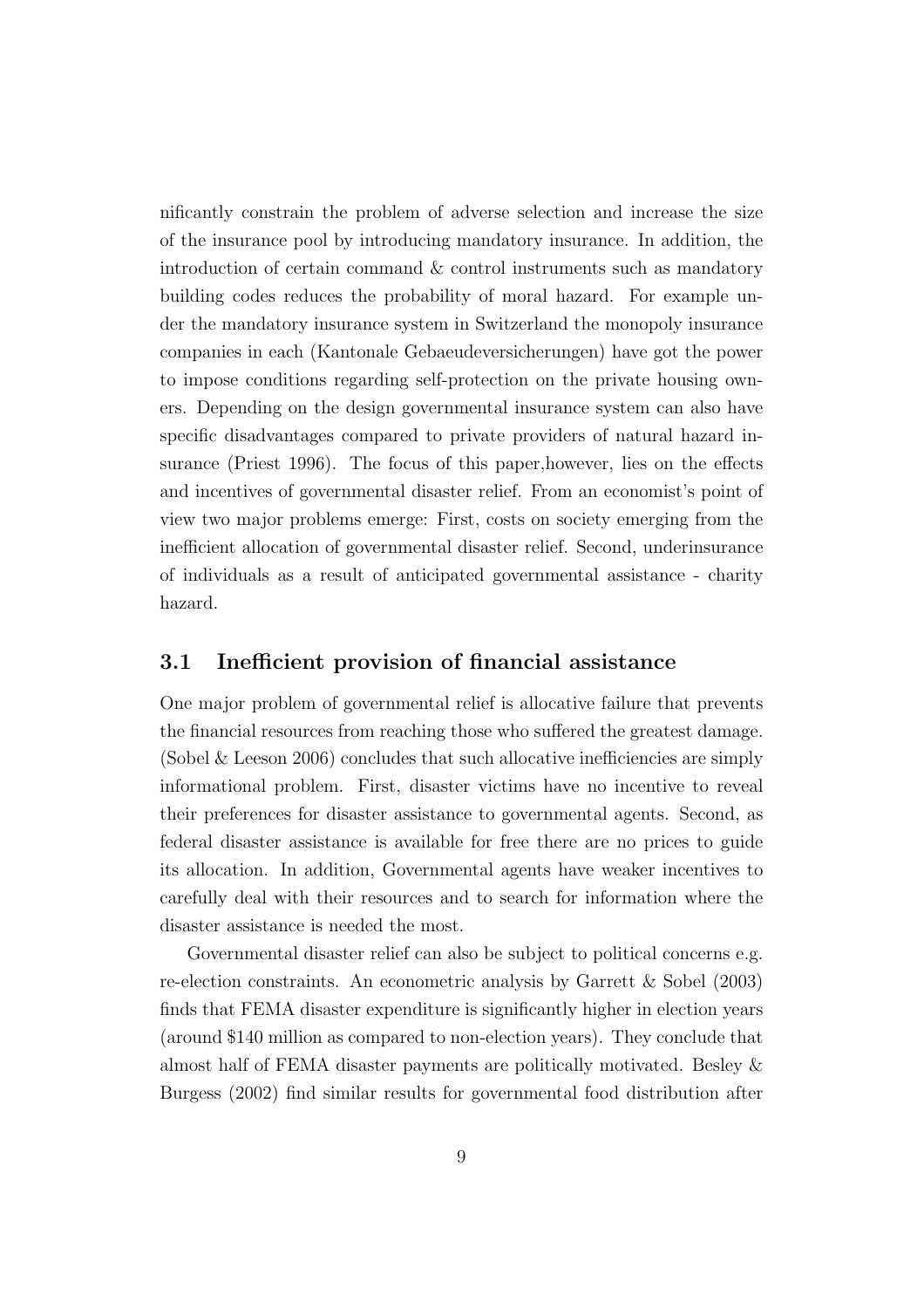crop flood damage using panel data from India. Mustafa (2003) interviewed victims of the 2001 flood in Islamabad and Rawalpindi, Pakistan regarding their experiences with different sources of disaster relief. Support cheques for flood victims were mainly distributed to political supporters or family members of the local councilors responsible for the coordination of governmental assistance (Mustafa 2003). Shughart (2006) gives a comprehensive overview on bureaucratic waste of federal resources following hurricane "Katrina".

### 3.2 The problem of "Charity Hazard"

During the summer of 1997 the Polish government spent around 500 million \$ (around 3 % of the polish GDP) on financial assistance to the victims of floods (Stripple 1998). In the immediate aftermath of the catastrophic flooding in 2002 the regional and central German governments provided around half a billion Euro of emergency relief to their citizens (Schwarze & Wagner 2004). The Austrian government paid around 500 Million Euro of financial relief to its citizens (Prettenthaler et al. 2004). Shortly after Hurricane "Katrina" struck New Orleans the US senate voted almost U\$ 60 billion in federal disaster relief (Kunreuther 2006).

The financial assistance was helpful for the victims after this once-acentury flooding. However, this type of governmental assistance might be the reason for another demand-side failure on the natural hazard insurance market. The problem of charity hazard emerges when individuals underinsure or do not insure at all against certain losses because of expected governmental aid and private charity. For simplicity reasons this paper focuses solely on governmental aid as a source for charity hazard.

Basically charity hazard is just a specification of the moral hazard problem. Governmental financial relief is a premium-free insurance against natural disasters. If a catastrophe occurs individuals without insurance are better off, because of the financial support without having to pay premiums, than they would have been if the situation was left to the market (Prettenthaler et al. 2004). This discourages the purchase of insurance cover especially if the amount of post-catastrophe financial relief depends on the degree of the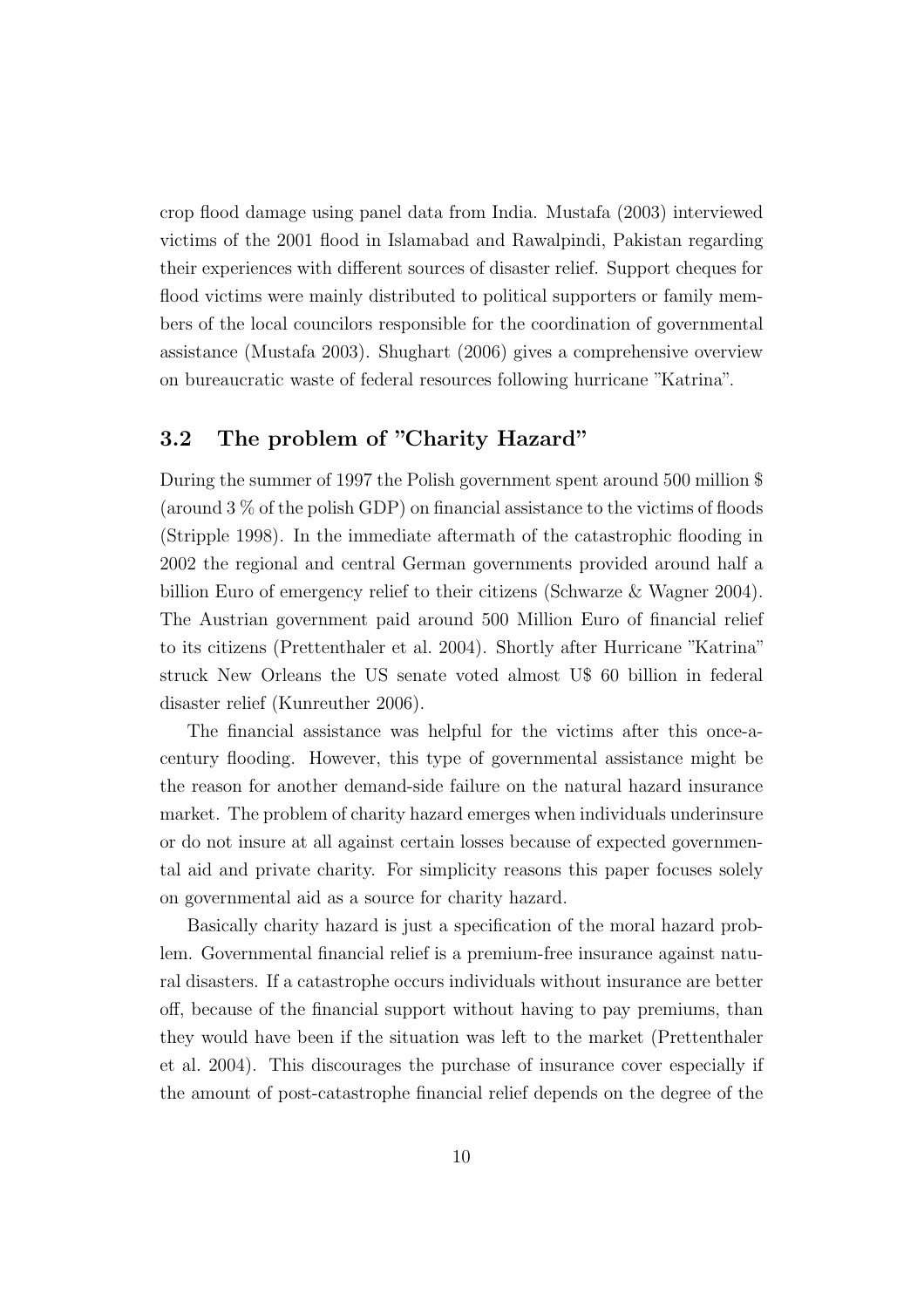insurance cover. The low demand for natural disaster insurances has also got effects on the supply-side of the market, the insurance companies. Some of the providers retreat from the market because it is unprofitable to offer insurance cover against natural hazards. The remaining providers have to increase the premiums in order to cover costs. This leads to an even lower supply at higher prices. In this situation fewer and fewer individuals tend to cover potential risks from natural disasters by insurances and rely on governmental aid in the case of emergency. Figure 1 summarizes this circular process.

Actual examples for governmental relief programs are the European Union relief fund, the disaster assistance programs in several states in the USA (e.g. California Disaster Assistance Act) or the Austrian catastrophe fund (Katastrophenfonds). The financial sources for these federal reliefs are the governments' budgets. For example, the catastrophe fund in Austria is financed through income and corporate taxes. The emergency relief provided by the German and Austrian governments after the 2002 flooding was to some extent financed by delaying planned tax reduction. An additional analysis of the allocative inefficiencies in the public sector (political failures) should be the scope of further research interest in this area.

It is perfectly rational behavior not to obtain insurance cover against potential losses, when one can expect financial support from the government in the case of natural disasters Coate (1995). Private insurance cover inflicts costs (search costs and premiums), while the support from the government is available for free. The paradox of the situation is that people often have no actual legal entitlement for any financial relief by the government. This suggests that the existence of a governmental relief fund, past personal experience and/or media reports of past catastrophes and governmental aid seem to substantiate the individuals' belief that the government will provide financial catastrophe assistance. Prettenthaler et al. (2004) further argue that the societal legitimization to rely solely on governmental relief might result from the ideas and/or beliefs that a) in general individuals can not be made responsible for natural catastrophes and their effects, b) the government has to restore social and economic order after an event, and c) the low numbers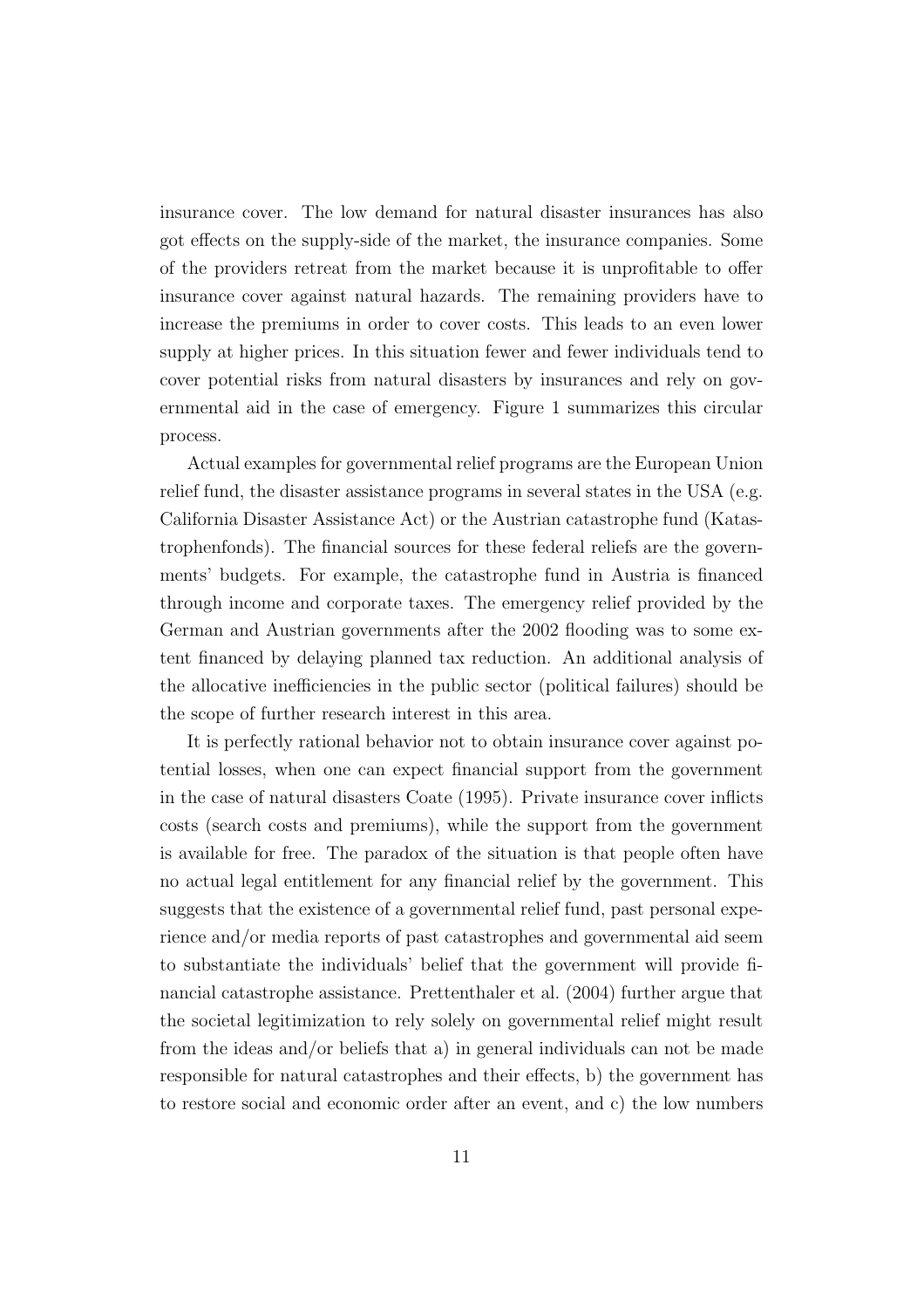of insured properties is not just a fault of the victims, but also of the government as it did not assure the proper supply of natural catastrophe insurances and protective measures in general.

In addition to this societal legitimization, an institutionalisation of governmental aid by politicians and the administration might even further enforce the individuals' anticipation for financial assistance from the government. Such an institutionalisation can have various characteristics:

- 1. The creation of a catastrophe fund that does not only provide financial relief for one specific event, but is a persistent institution that grants financial assistance for elementary losses throughout the year.
- 2. The governmental aid has some sort of formalisation and/or legal foundations such as specific laws. This can be laws that explicitly define the financial sources of the governmental relief and the way how the financial assistance is distributed among the victims in the case of a natural catastrophe.
- 3. The governmental relief is administrated by special bureaucratic identity.
- 4. Even if there is no particular agency, office or person responsible for governmental relief, the existence of guidelines that inform the individuals about how and where to obtain governmental aid or specific application forms for financial assistance might enforce the belief of support by the government.

This institutionalisation can support the peoples' anticipation of public charity and further impede insurance attempts and thus the diffusion of natural hazard insurances. Kunreuther (2006) argued that although studies revealed that individuals do not anticipate governmental assistance, the broad media coverage on disaster assistance following hurricane "Katrina" could change public views on this subject.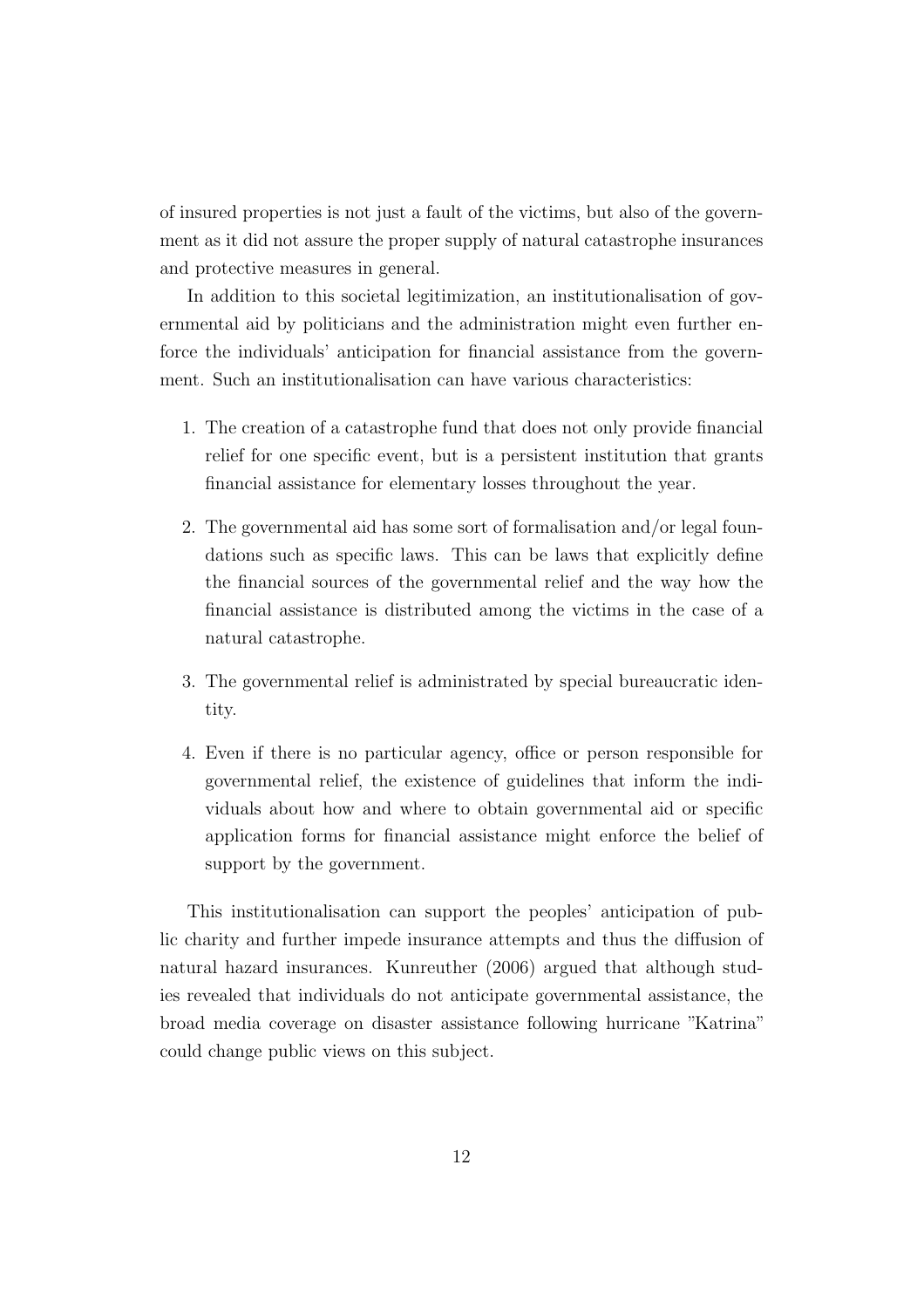#### 3.2.1 Theoretical background

Governmental assistance after a natural disaster basically reduces the individuals' liability for the financial damages and therefore sets incentives to underinsure or not insure at all. Various authors have developed formal models derived from expected utility theory that analyse these incentive structures and its effects on indivudal insurance behavior. Lewis & Nickerson (1989) were upon the first translating the idea that people underinsure, because of expected governmental assistance into a formal model. Buchanan (1975) showed that the government is unable not to provide financial assistance for the poor and termed this situation Samaritan's Dilemma. Based on this assumption Coate (1995) created a model in which the amount of public transfers depends on the degree of the potential victim's insurance coverage. An inefficient situation from the dilemma situation occurs if the government can commit not to help the victims.

Arvan & Nickerson (2000) and Arvan & Nickerson (2006) analyzed the incentive structure in a game between potential victims and a social planner who is responsible for public assistance. Similar to the work by (Coate 1995) and Lewis & Nickerson (1989) they argue that it is rational for individuals to underinsure given expected governmental assistance. Their explanation for this behavior, however, differs from earlier papers as they endogenized governmental compensation. An individual's purchase of insurance coverage creates negative externalities by reducing the uncovered part not only of the individual's wealth, but also of the uncovered property of all individuals at risk and therefore the fraction eligible for governmental compensation. Underinsurance leads to a Nash-equilibrium among all potential victims. Charity hazard can thus be explained through such an equilibrium rather than the Samaritan's Dilemma.

Kelly & Kleffner (2003) developed a theoretical framework analysing the demand for insurance and mitigation measures if individuals can expect governmental disaster relief. The numerical simulation shows that governmental aid decreases the amount spent on insurance as well as mitigation measures.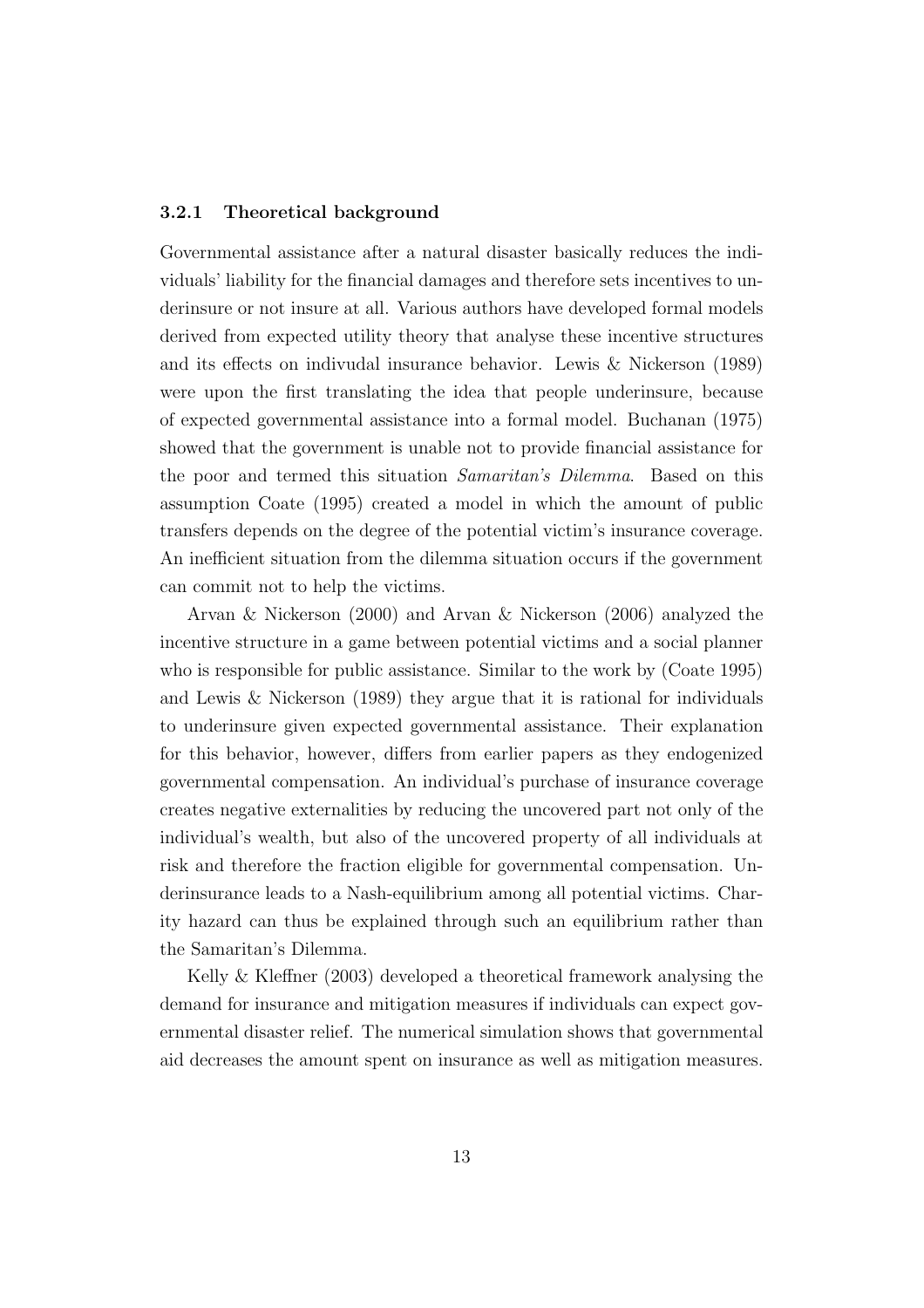Kim & Schlesinger (2005) introduced government-guaranteed subsistence levels to a model of insurance market with adverse selection. Governmental assistance can alter the set of separating-equilibrium contracts. Depending on the level of relief, high-risk individuals might fully insure whereby low-risk individuals might have incentives to rely on governmental aid.

#### 3.2.2 Formal Analysis

According to the framework developed by Ehrlich & Becker (1972) and the extension by Kelly & Kleffner (2003)the individual is endowed with an initial wealth W and faces two states of the world  $(1, 2)$ . A determined loss L occurs with a probability  $\pi$  ( $0 < \pi < 1$ ) in state 1. The individual has got the possibility to purchase insurance cover,  $V(\alpha)$ , against the potential loss. The price of the insurance, P, is a function of  $\alpha$ , the proportion of the individual's property covered by the insurance. In addition, it is assumed that the premiums for insurance are actuarially fair. Under these basic assumptions, the individual will choose that amount of insurance coverage that equalizes the incomes in both states of the world. In figure 1 this is represented by point C, which equals full insurance coverage.

In addition to this basic model, the individual can also expect that the government provides financial disaster relief  $\theta$  ( $0 < \theta < 1$ ). Basically, the government pays for a fraction,  $(1 - \theta)$ , of the uninsured damage. The individual's utility function can now be derived as follows:

$$
\underset{\alpha}{\text{Max}} \quad E\left[U\right] = \pi U \left\{ W - P\left(\alpha\right) \left(1 - \theta\right) \left(L - V\left(\alpha\right)\right) \right\} + \left(1 - \pi\right) U \left\{ W - P\left(\alpha\right) \right\} \tag{1}
$$

Differentiating equation (1) with respect to the amount of insurance coverage  $\alpha$  and setting it equal to zero gives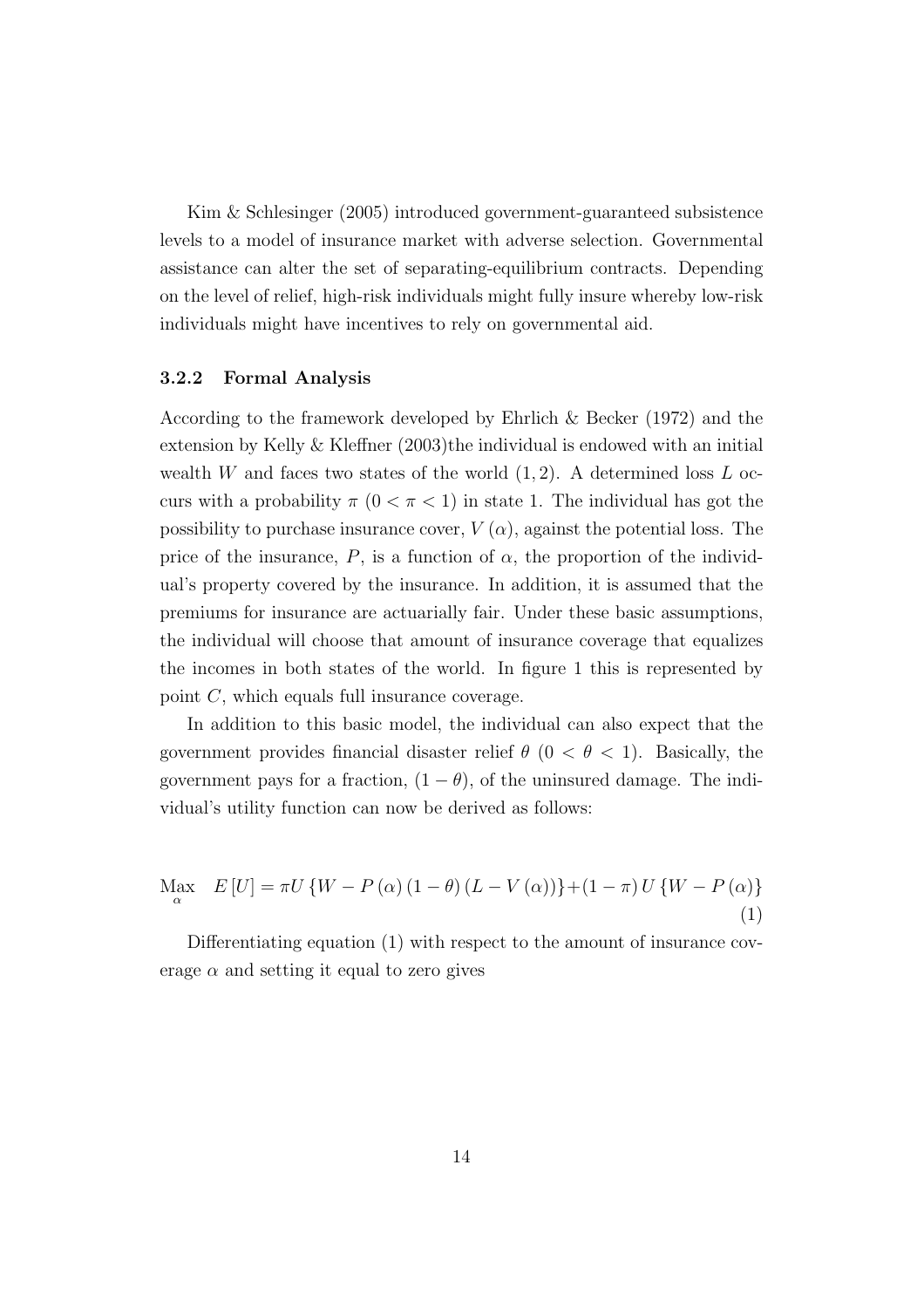$$
\frac{\delta E\left[U\right]}{\delta \alpha} = \pi \left( \left(1 - \theta\right) V' \left(\alpha\right) - P' \left(\alpha\right) \right) U' \left\{ W - P \left(\alpha\right) - \left(1 - \theta\right) \left(L - V \left(\alpha\right)\right) \right\} - \left(1 - \pi\right) P' \left(\alpha\right) U' \left\{ W - P \left(\alpha\right) \right\} = 0.
$$
\n(2)

The utility-maximizing individual obtains an amount of insurance coverage  $\alpha$  that satisfies the first order condition

$$
\frac{\left(1-\theta\right)\left(V^{'}\left(\alpha\right)-P^{'}\left(\alpha\right)\right)}{P^{'}\left(\alpha\right)}=\frac{\pi U^{'}\left\{W-P\left(\alpha\right)\right\}}{\left(1-\pi\right)U^{'}\left\{W-P\left(\alpha\right)-\left(1-\theta\right)\left(L-V\left(\alpha\right)\right)\right\}}.\tag{3}
$$

In equilibrium, the individual purchases that amount of insurance cover where the slope of the insurance line equals the slope of the indifference curve between the two states of the world. In comparison to the basic model, the amount of insurance coverage demanded now also depends on the expected financial assistance by the government,  $\theta$ .

In figure 1 we consider 3 different levels of governmental assistance,  $\theta_1$  <  $\theta_2 < \theta_3$ . The individual's wealth after an event occured depends now on the initial wealth, the premium paid, the insurance cover and the degree of disaster relief by the government,  $W + G_i$  where  $G_i = -P(\alpha) - (1 - \theta_i)(L V(\alpha)$ . Assuming a governmental disaster assistance of  $\theta_1$ , the individual can choose a wealth situation with no coverage at point A or a situation with full coverage at point C. Given fair insurance premiums, the individual can obtain a higher utility level by choosing full insurance cover at point C. At a higher level of governmental aid, such as  $\theta_2$ , the individual is indifferent between not insuring D and full coverage. At an even higher amount of disaster assistance,  $\theta_3$ , the individual is better off (utility level  $I_2$  in figure 1) by solely relying on governmental support.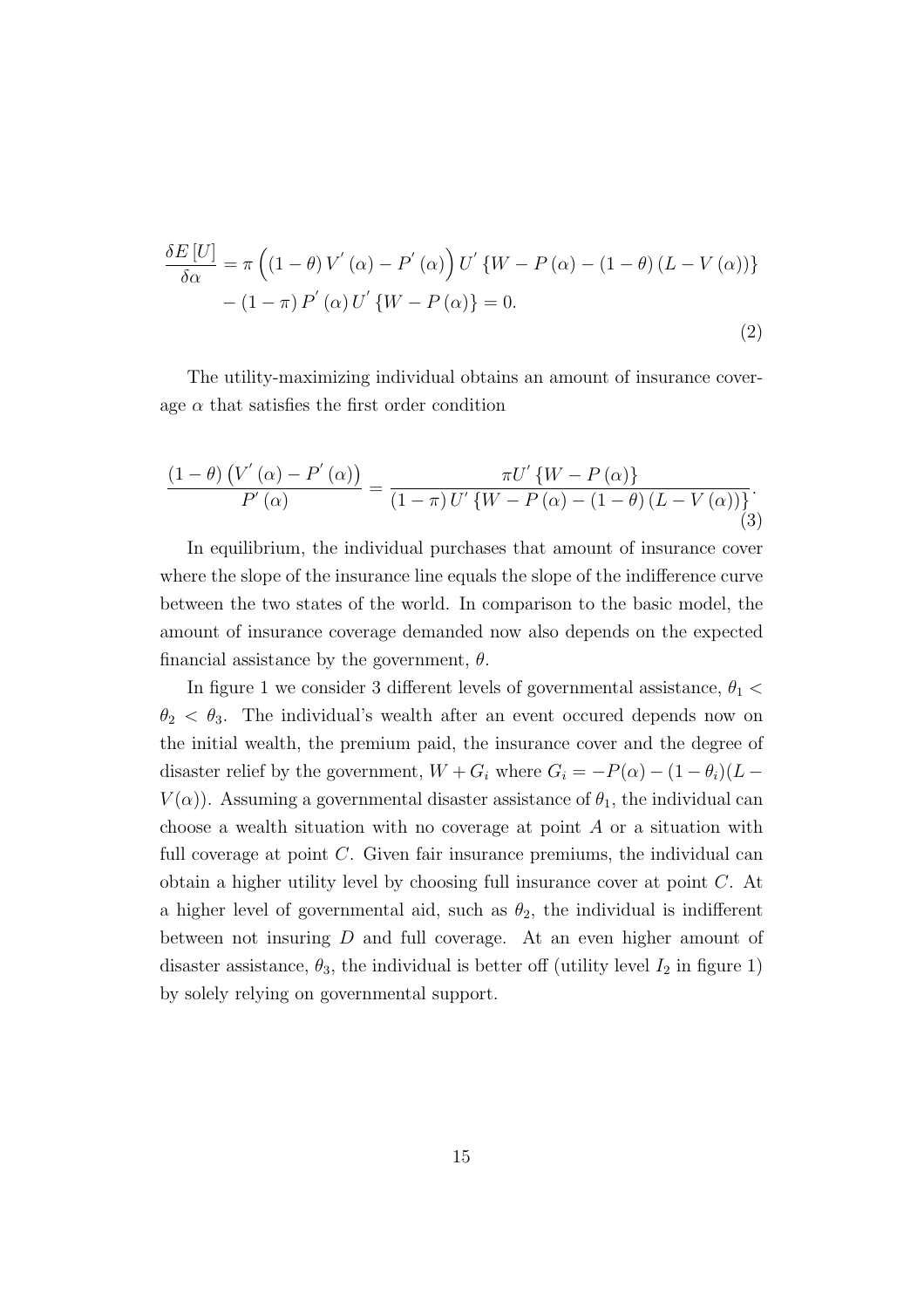

Figure 1: Individual insurance behavior and governmental relief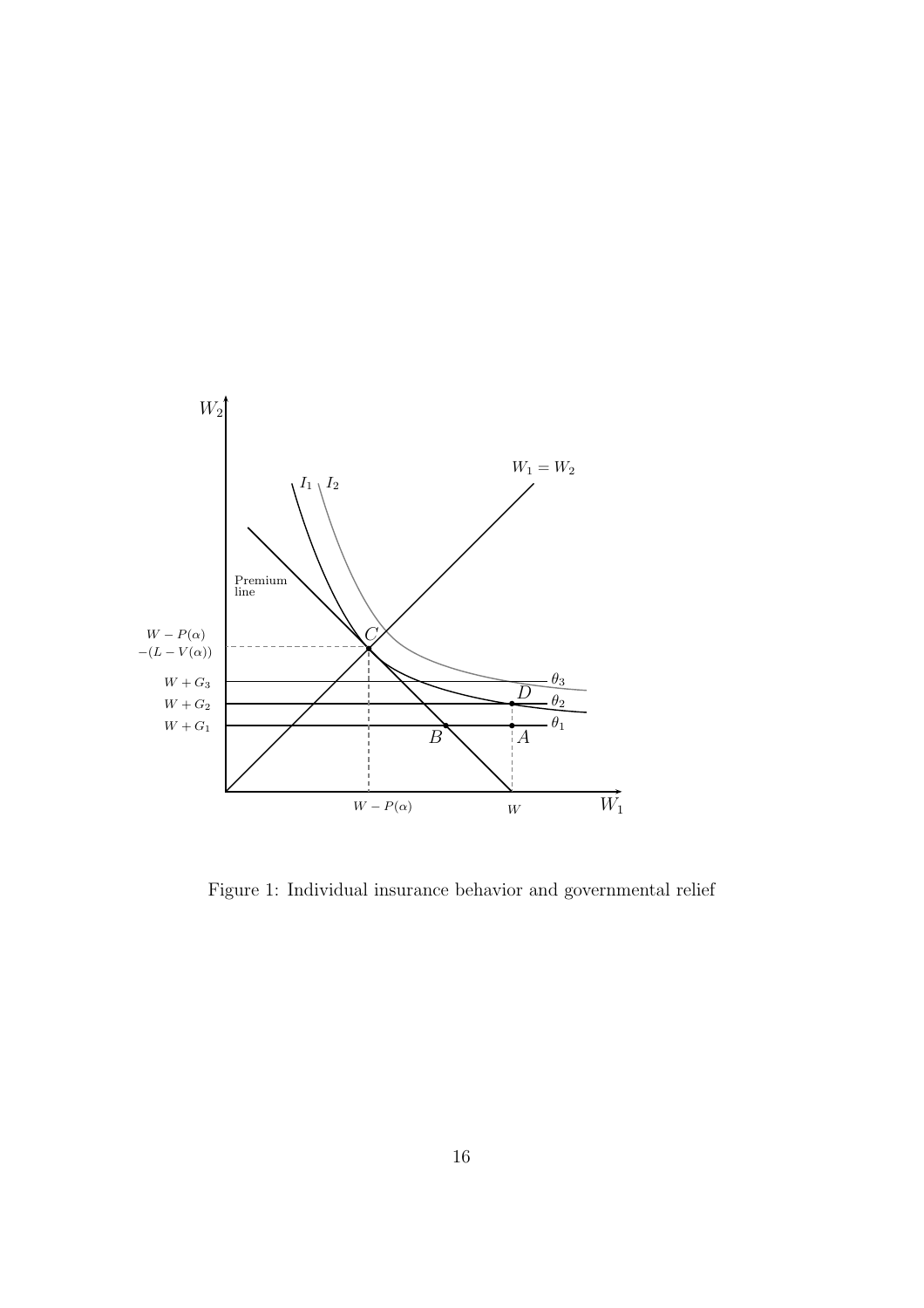#### 3.2.3 Empirical research

The problem of charity hazard and its effects on individual insurance behavior seems pretty straight-forward and convincing at least from a theoretical perspective. However, when it comes to empirical evidence for this issue, only few empirical studies exist and the results are rather ambiguous. A study by Kunreuther, Ginsberg, Miller, Slovic, B. & Katz (1978) revealed that the majority of homeowners in hazard prone areas do not anticipate federal financial disaster relief. The empirical results by Browne & Hoyt (2000) oppose the idea of charity hazard. Their findings even suggest a significant positive relation between the amount of governmental disaster relief and the demand for flood insurance in the USA. They argue that the exposure to flood risk might increase both, the purchases of flood insurance and the amount of governmental aid received. Asseldonk, Meuwissen & Huirne (2002) measured the demand for a hypothetical public-private crop insurance scheme by interviewing 305 crop producers in the Netherlands with the contingent-valuation method. The producer's belief in potential governmental disaster assistance had a significant negative impact on the likelihood to participate in the insurance program.

This short overview on studies indicates that it is difficult to support the theoretical arguments for charity hazard with empirical evidence. First, there are only few empirical studies that have dealt with this subject. Second, the main focus of these studies was on other topics related to natural hazard insurance and incorporated governmental disaster relief only as an additional control variable. Third, the results are conflicting and the majority of studies actually rejects the idea of charity hazard. Therefore, future research should a) develop theoretical models that incorporate governmental assistance in a more concise manner, b) formulate hypothesis focusing more tightly on charity hazard and c) design the econometric specifications regarding to point a) and b).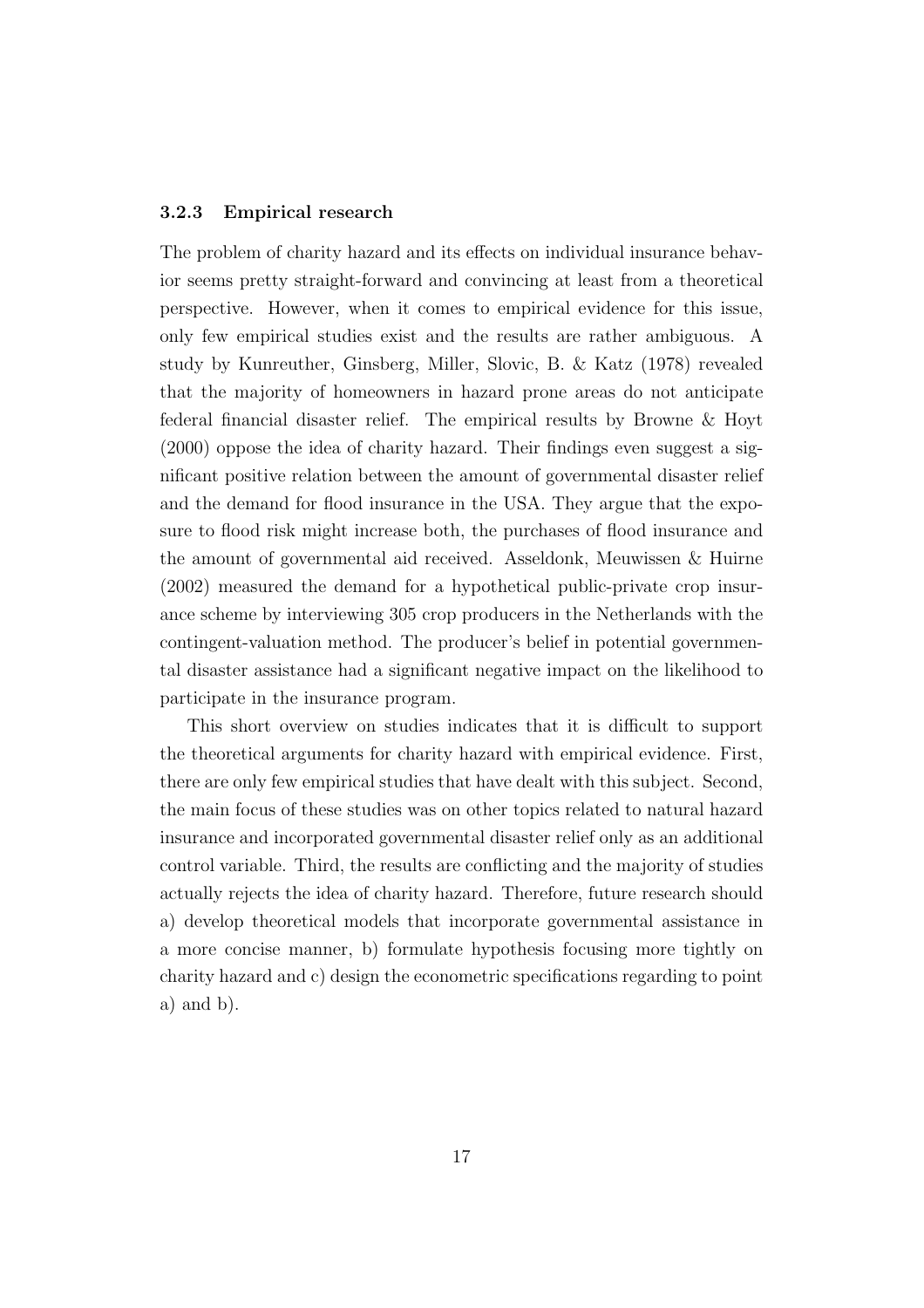#### 3.3 Alternatives

There are a number of options and policy recommendations available to solve the charity hazard problem: The first possibility is to introduce mandatory natural hazard insurance, a strategy already applied to counteract adverse selection in other insurance markets (e.g. car insurance). As a positive sideeffect the premiums would decrease and make the natural hazard insurance more attractive. A legal intervention by the government would thus not only tackle the diffusion problem of natural hazard insurances, but also help to overcome the choice anomalies in this area (Frey 1990a).

From a theoretical point of view, Coate (1995) suggests that the government has to ensure that everyone (irrespective of personal income) has insurance cover in order to create an efficient situation. This can be achieved through in-kind transfers of insurance. Another option to avoid charity hazard would be to reduce or completely cancel governmental aid (Niederle 2003). Nevertheless it could be politically disastrous to deny financial assistance to victims of a natural catastrophe. Therefore the government should rethink its support strategy and focus even more on the prevention and thus on the mitigation of elementary losses. Additionally a redirection of governmental aid from post-event relief to pre-event subsidies for insurances would decrease the individual costs of obtaining insurance coverage and make therefore the insurance solution more attractive. For example in Austria parts of the catastrophe fund is used to subsidize insurance premiums against damages due to hail and frost. However, the subsidisation option in this respect demands a further analysis. Frey (1990a) suggests that state intervention through subsidies might even increase the existing anomalies on the market.

If public fund are collected and aggregated over time and stored on a dedicated account, this money could be used to finance a public-private partnership within the natural hazard insurance sector. The private insurance companies supply primary insurance cover, whereby the government provides re-insurance cover in the case of a once-a-century event (Schwarze & Wagner 2004). This solution would in addition tackle the problem of possible bankruptcy and the costs of avoiding it (see discussion above). The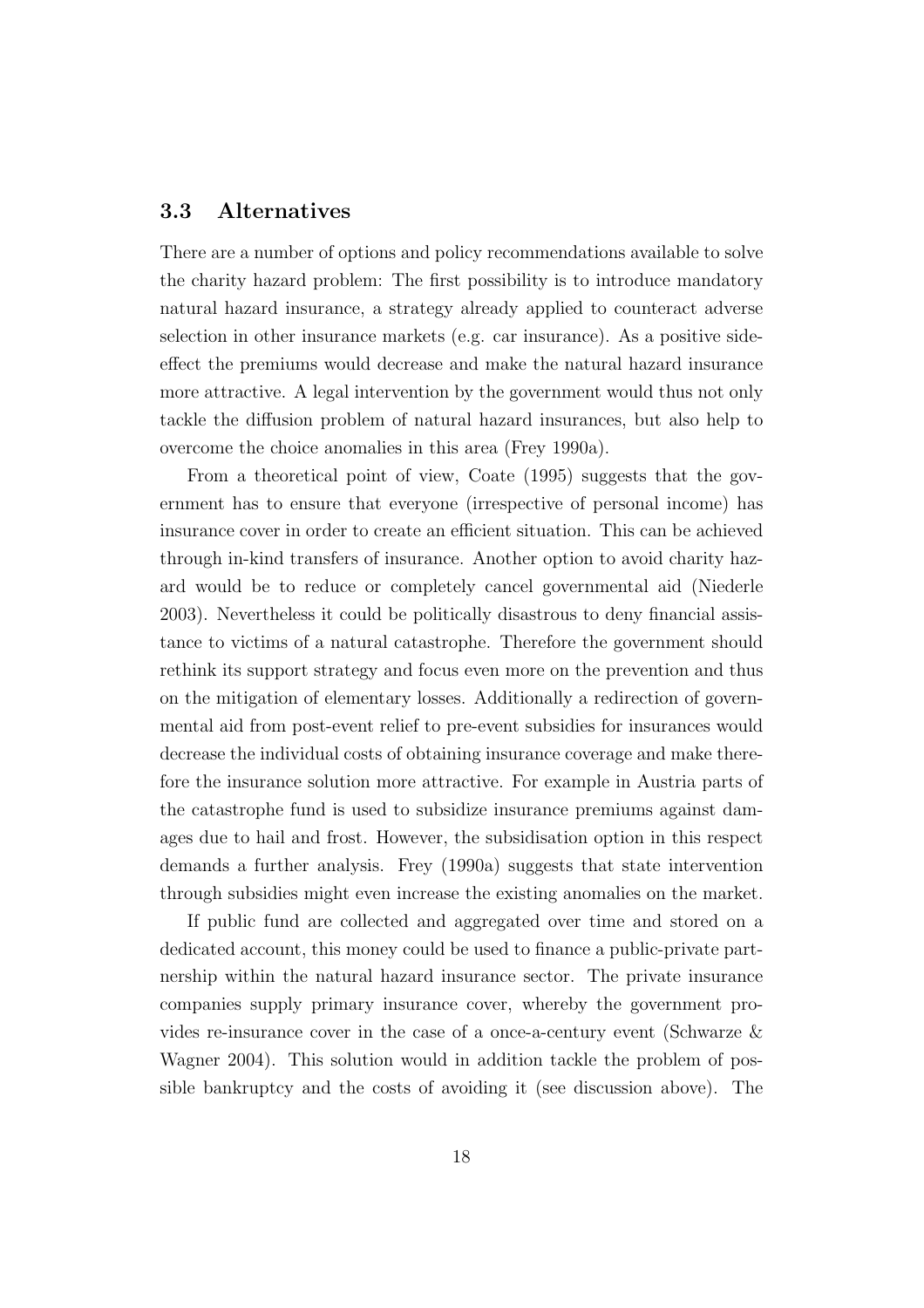international comparison presents a number of different solutions. Switzerland has solved the problem by introducing mandatory insurance for buildings with a dual system. In 19 cantons the property insurance is offered by a monopoly insurance company (Kantonale Gebaeudeversicherung), in the other 7 cantons property owners can purchase the insurance from private providers. Spain has also got obligatory property insurance (Consorcio de Compensacion de Seguros) against natural hazards (flood, storm, earthquakes) offered by a state monopoly (Von Ungern-Sternberg 2004). In the United States the National Flood Insurance Program (NFIP) - a legal framework for cooperation between private insurance companies and the government created in 1968 - builds the basis mandatory flood insurance for new buildings (Burby 2001).

Although superior models have been developed in economic theory and these alternative mechanisms have been successfully applied in different countries, the implementation of alternative insurance systems against the elementary losses in certain countries (e.g. Austria, Germany, Italy) still fails. Whether an alternative social risk transfer mechanism will be installed crucially depends on a) the incentives of winners and losers to support their interests and b) the position to exert influence within the institutional context. Although alternative insurance systems might be be more efficient and reduce the burden on both victims and tax-payers reforms in this area are unlikely to pass the political-process (Raschky & Weck-Hannemann 2006). A case study by Schwarze & Wagner (2006) gives a good political-economic examination how the introduction of a mandatory insurance system in Germany failed.

## 4 Charity Hazard - A politico-economic Analysis

The compensation of financial losses after natural disasters is essential for the social and economic functioning of a society. There is general consensus at the level of the formulation of the aim at the beginning of the political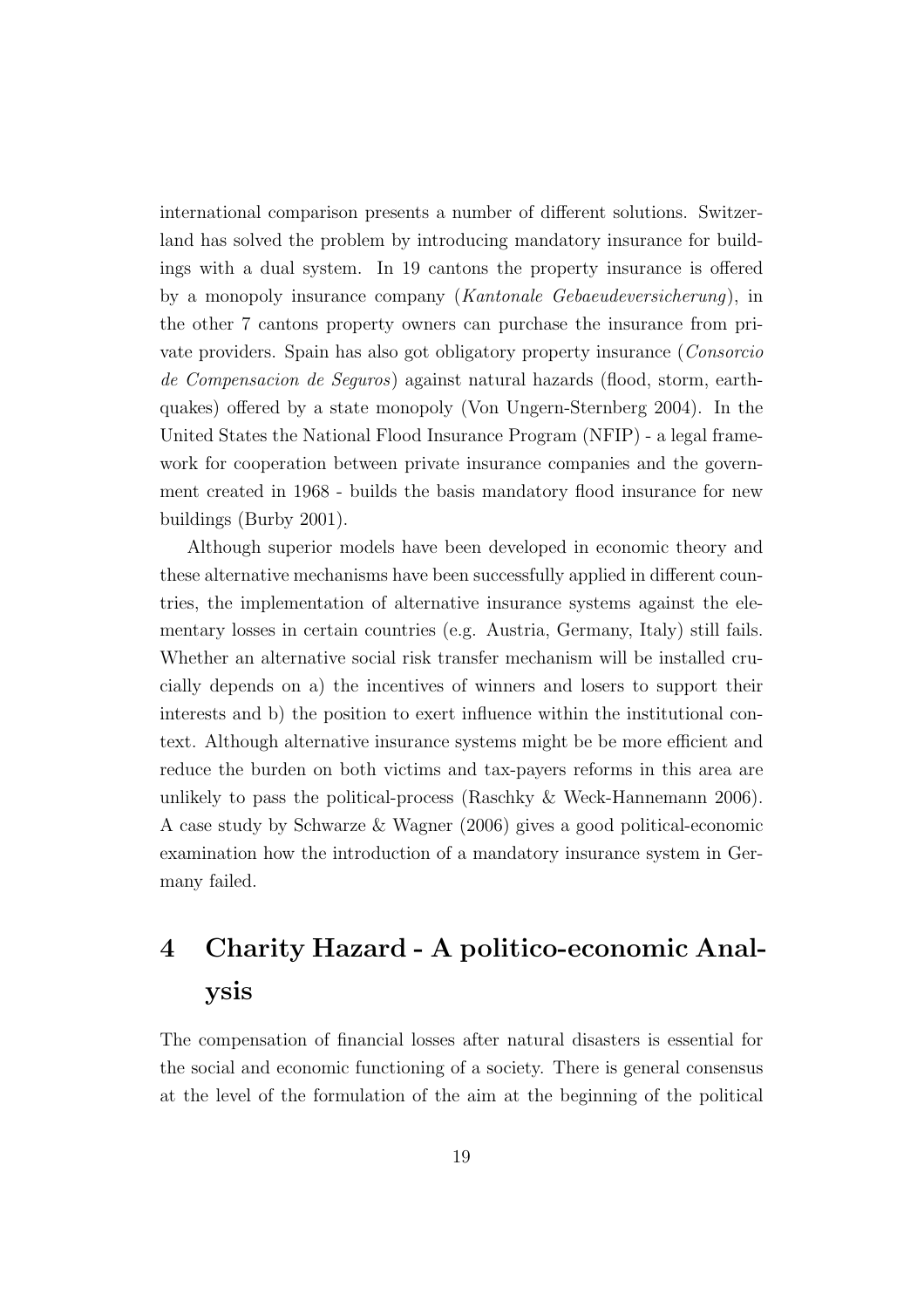process, when the costs of social risk transfer are only vaguely known. As soon as the costs of social risk transfer and, in particular, the groups who have to bear the costs are identified, conflicts arise. Whether an alternative social risk transfer mechanism will be installed crucially depends on

- the incentives of winners and losers to support their interests and
- the position to exert influence within the institutional context.

Hence, the politico-economic analysis of governmental relief consists of an examination of the behaviour of the actors in the political decision making process regarding the benefits and costs of governmental relief (ad-hoc or catastrophe fund) compared to alternative solutions (e.g. a mandatory insurance system).

The relevant actors are:

- Cizitens (affected people, tax payers, voters)
- Insurance industry
- Politicians
- Bureaucrats

Citizens: Citizens in general, and in particular individuals living in hazard prone areas, have a great interest in a social risk transfer system. In comparison to a mandatory insurance system governmental relief has several advantages for citizens. The payment to victims is in general not strictly formalised and the conditions for payments are not strictly controlled, as the government wants to guarantee "fast and un-bureaucratic" help. Costs for governmental compensation are bared by the general public, through income or corporate taxes. Although a catastrophe fund is a de-facto "mandatory insurance", the costs are hard to associate. In addition, the allocation of costs of governmental relief to all citizens is perceived as just, especially after a disaster occurred. Beside the direct costs citizens have to pay, governmental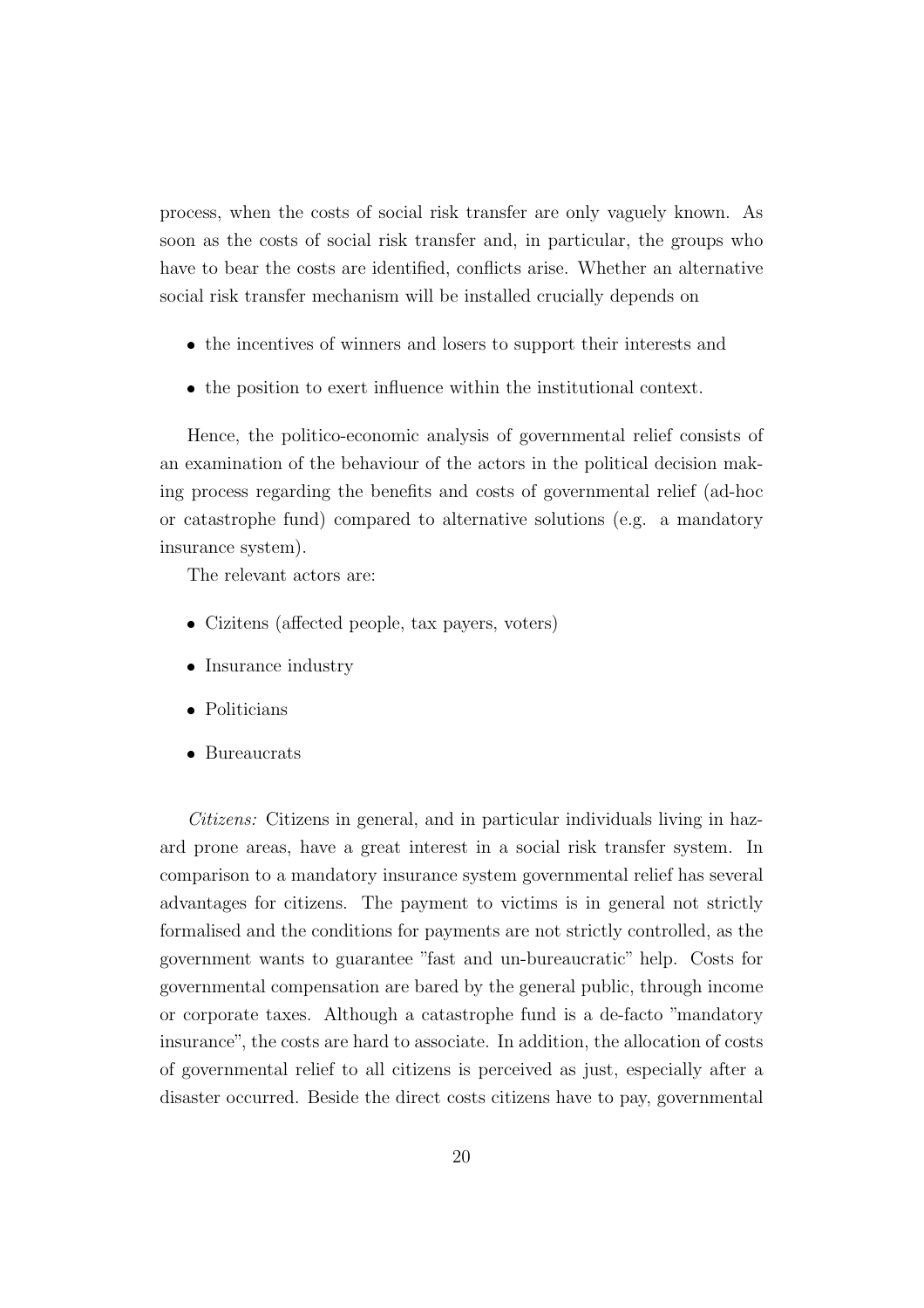relief has got certain drawbacks in comparison to alternative risk transfer systems, such as private insurance. Firstly, the victims actually do not have any legal entitlement for refunding from the government. This creates a situation of uncertainty for affected individuals. In comparison to an insurance solution, disaster victims do not obtain any contract which could act as a security for e.g. a bank loan. Secondly, although politicians announce fast help, the actual refunding takes time as it has to pass through numerous bureaucratic hierarchies, from the municipal level to the federal level. The refunding is organized through bureaucrats who are in general not specialists for payment and refunding tasks. This puts victims in an uncertain position, because the amount of the financial assistance is unclear and the time when disaster victims receive it is not fixed.

Hence, one of the biggest benefits from the installation of a mandatory insurance system stems from a decrease in the victims' uncertainty. An insurance contract entitles the individual with the legal right for compensation of elementary losses. Even if the payment from the insurance company did not arrive, the contract enables the disaster victims to loan money for reconstruction. The introduction of an insurance system based on risk-premiums would increase the overall efficiency of the social risk transfer system. Insurance premiums that are based on the individual's exposure to flood would shift the costs of social risk transfer from the general public to the potential beneficiaries. Such a situation would accord to the principle of fiscal equivalence, where the beneficiaries of a measure also have to bare the costs. Despite the advantages of a mandatory insurance system for affected citizens and the tax payers, they only have small incentives to put their interest forward. The first reason is that there is a low degree of organisation between the citizens. There is no community of interest for the installation of a more efficient risk transfer system. Second, as the financial burden through governmental relief is perceived as rather low in comparison to other budget positions, incentives are rather low to take action. Third, the implementation of alternative risk transfer mechanisms receives only minor attention in day-to-day politics. However, it becomes relevant once a bigger disaster occurs (e.g. after the flooding in the western parts of Austria in 2005). Due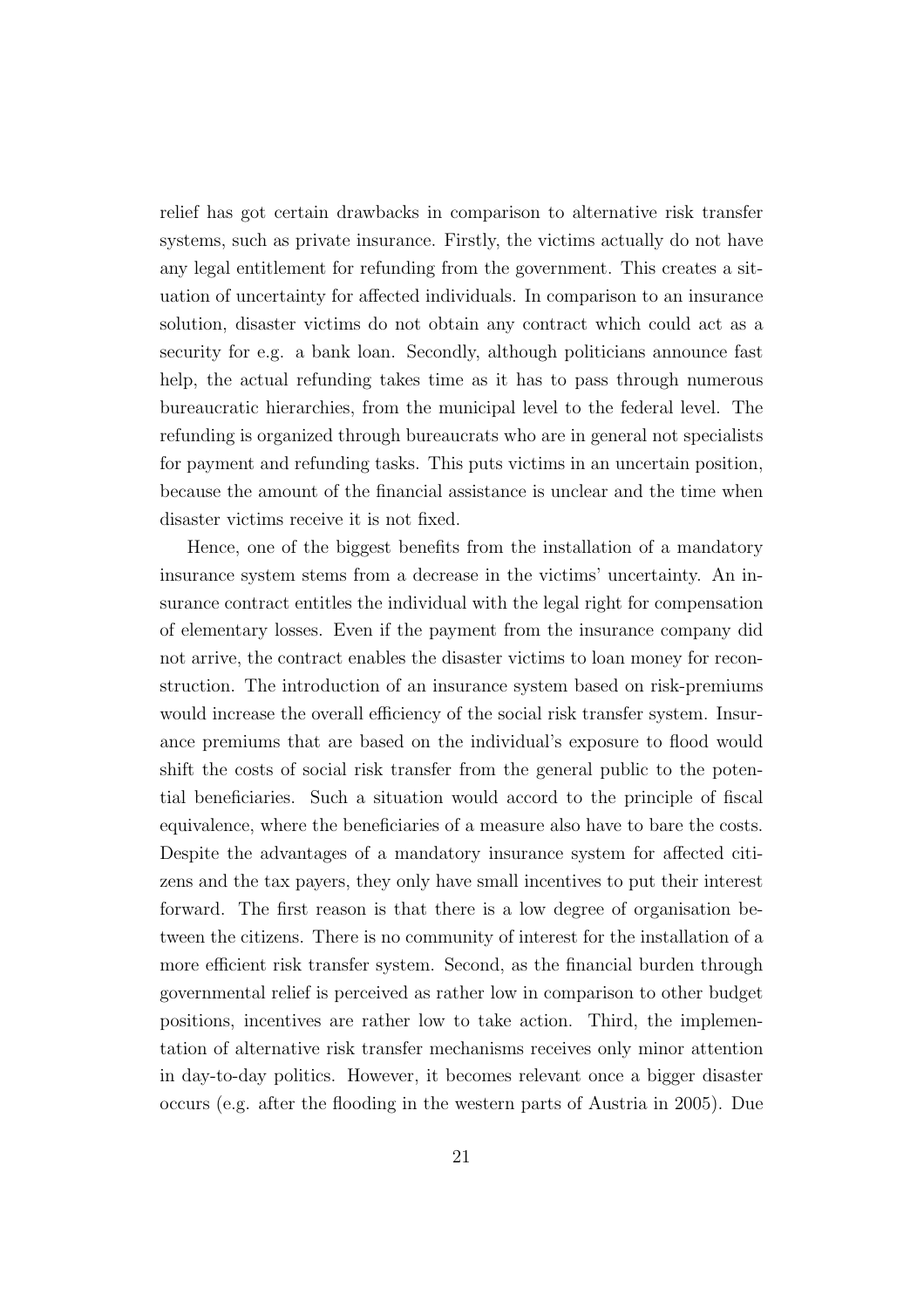to the general context of the disaster (e.g. attention from the media) the affected citizens can put more pressure on the political decision makers and the organization of interests is more facile. Nevertheless, the installation of a mandatory insurance system is considered as an additional burden for the affected victims. In the post-disaster context, that group of citizens having the most influence on the political decision making process, the victims, has got no incentives to change the system anyway.

Insurance industry: The insurance industry is the supplier of risk transfer instruments and services. In general, insurance companies have interest to replace a governmental relief system by an alternative risk transfer mechanism. The costs and benefits of a mandatory insurance regime for the insurance companies mainly depend on the actual design of the regime. Due to the supply side failures of the natural hazard insurance market (as discussed above) a company faces certain risks by offering insurance coverage against low-probability-high-loss events. Regarding the bankruptcy risk and the associated agency costs, insurance companies might demand a guarantee that the government provides some form of insurance of last resort. Such insurance by the federal government should assure that the market does not collapse, in particular during the first years after the introduction of a mandatory insurance system. A recent study by Schwarze & Wagner (2006) about the failed implementation of a mandatory insurance system for elementary losses in Germany shows how the diverging proposals on the level of federal guarantee by the insurance industry and the government might lead to problems during negotiations. Whether proposals of the insurance industry dominate the political decision making process, depends on the degree of organization of the interests of the various insurance providers. It can be assumed, that the degree of organization of the insurance industry is higher than that of the citizens.

Politicians & Bureaucrats: Based on public choice theory, politicians and bureaucrats basically behave in the same way as other members of society. One cannot assume that their primary interest is to maximize social welfare,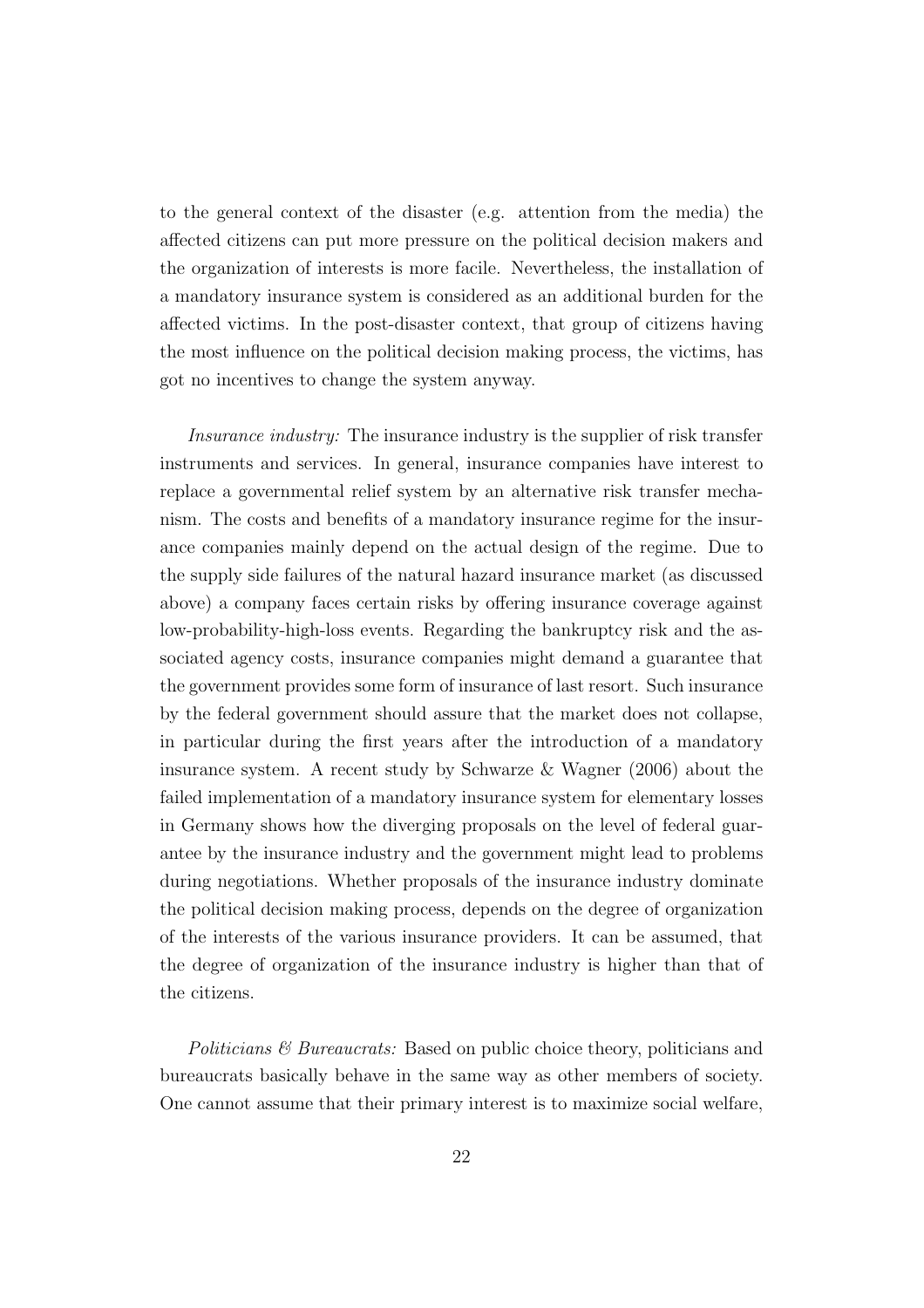as suggested by traditional welfare economics. Moreover the political and bureaucratic actors might be concerned with an increase in their own benefits. Their activities are constraint by the institutional framework and the design of the societal decision making mechanisms. Politicians and bureaucrats face three constraints: 1) re-election constraint b) budget constraint and c) administrative constraint. They evaluate the costs and benefits of different measurements and policies by the visibility and accountability.

Politicians mainly receive benefits from governmental relief systems. The provision of funds to disaster victims by a "benevolent politician" is a highly visible action. The distribution of tax-money for compensation is perceived by the general public as generous gesture. Considering the politicians reelection constraint, financial relief can also positive effects. According to the study by Schwarze & Wagner (2004) the decision by chancellor Schroeder to provide large amounts of public funds to compensate flood victims in Germany 2002, had positive effects on his re-election in the same year. Relying on governmental financial relief could, however, be a rather risky venture for the government. Simply consider the occurrence of a "big-one" in the election year, when public funds are unable to cope with the damages. Unless politicians are able to shift the blame to a bureaucratic agency ("blame-game") the ruling government would be directly accounted for a lack in financial assistance and the bad situation of uncompensated disaster victims. The introduction of a mandatory insurance system would not only insure potential victims, but also serve as an "insurance against the political side effects of low-probability-high-loss-events" for the government. As the compensation is now task of the insurance companies, they are made responsible for lacking funds. These benefits bare the costs of losing the highly visible and directly accountable relief-activity to increase the politicians' prestige and positive effects regarding re-election. In addition, the introduction of a mandatory insurance system may be perceived as an additional tax-burden and directly accounted to the government. Such a policy would have negative effects on politicians who cares about re-election.

The second important identity within the political context around governmental relief is bureaucracy. In particular the organization and maintenance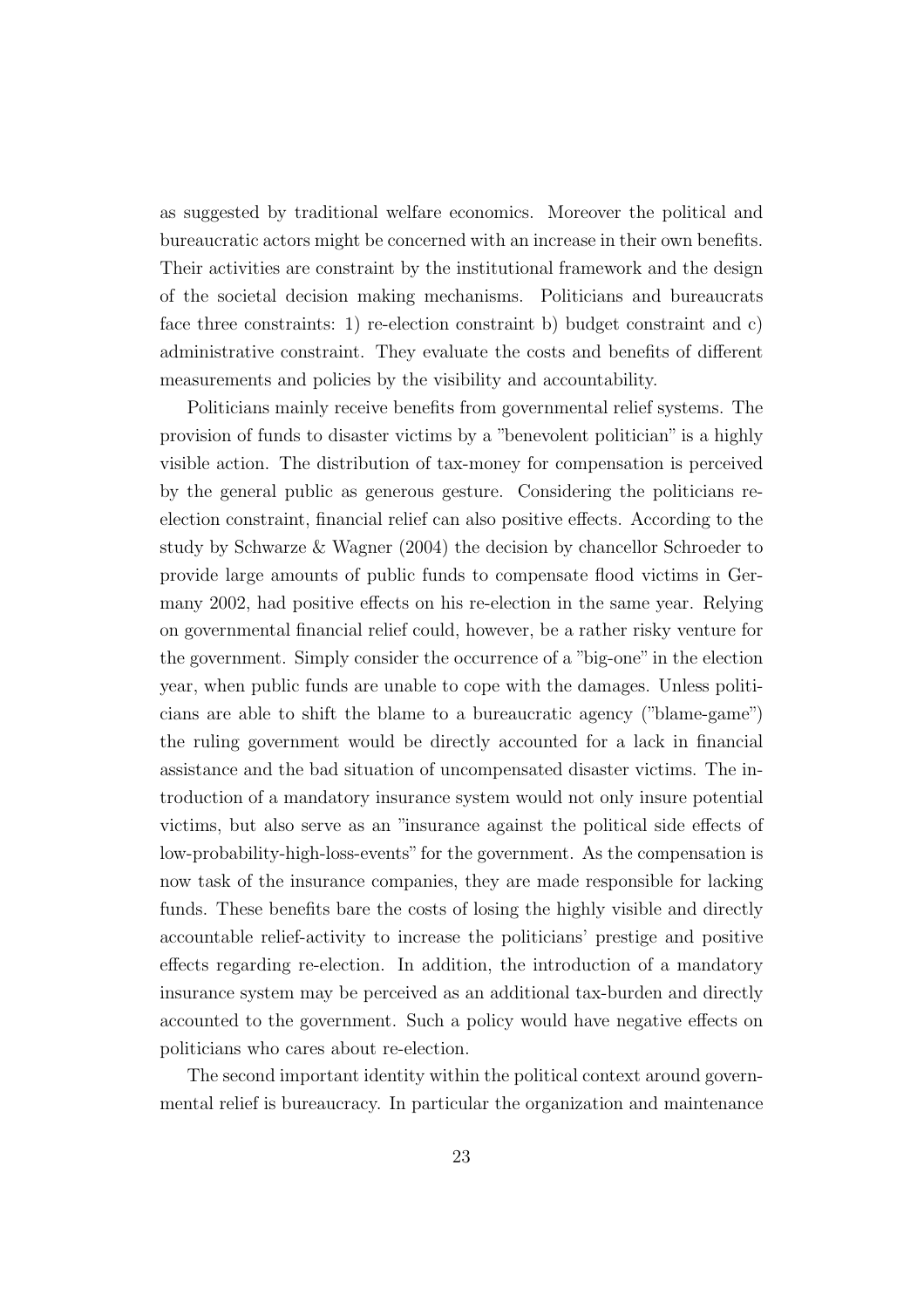of a fixed installed catastrophe fund demand to a certain extent bureaucratic structures. An agency or at least department has to manage and assess the fund in periods without disaster and has to administrate the distribution of funds to the victims once a catastrophe occurs. Due to the complexity of the task "Natural Hazard Management" that requires expert knowledge and the societal context of a catastrophe bureaucrats responsible for relief funds have a rather good position during budget negotiations. They have only little incentives to demand fewer funds for an upcoming period. This position also equips them with a certain degree of administrative discretion for their activities. However, bureaucrats have to face certain risks and costs: First, the risk of discretionary political decisions. Reserves of a catastrophe fund could be reduced and transferred to other budget positions (compare case study in box 1), decreasing the opportunities of the bureaucratic agency. Second, given a catastrophe arises bureaucrats could become the object of blame shifting from politicians. Politicians could try to transfer responsibility for insufficient relief funds to the bureaucratic agency, which reduces the agency's prestige in the public and the lay-off of chief-bureaucrats. Despite these risks, bureaucrats might have only minor interests in the introduction of a mandatory insurance system, because this could result in the liquidation of their agency or department. Therefore they might act as a barrier against the implementation of alternative risk-transfer mechanisms. Next to politicians, their influence on the political decision-making process makes bureaucrats to a key-player when it comes to negotiations about a change in the societal risk-transfer system. Thus the design of a mandatory insurance system should include this aspect. The agency could be transformed into an agency that is responsible for federal re-insurance and other administrative tasks. This would decrease the bureaucrats' resistance (as such a change could even enlarge the agency) and reduce the overall administrative costs, due to economies of scale. Such a reduction could further lower the insurance premiums (Von Ungern-Sternberg 2004).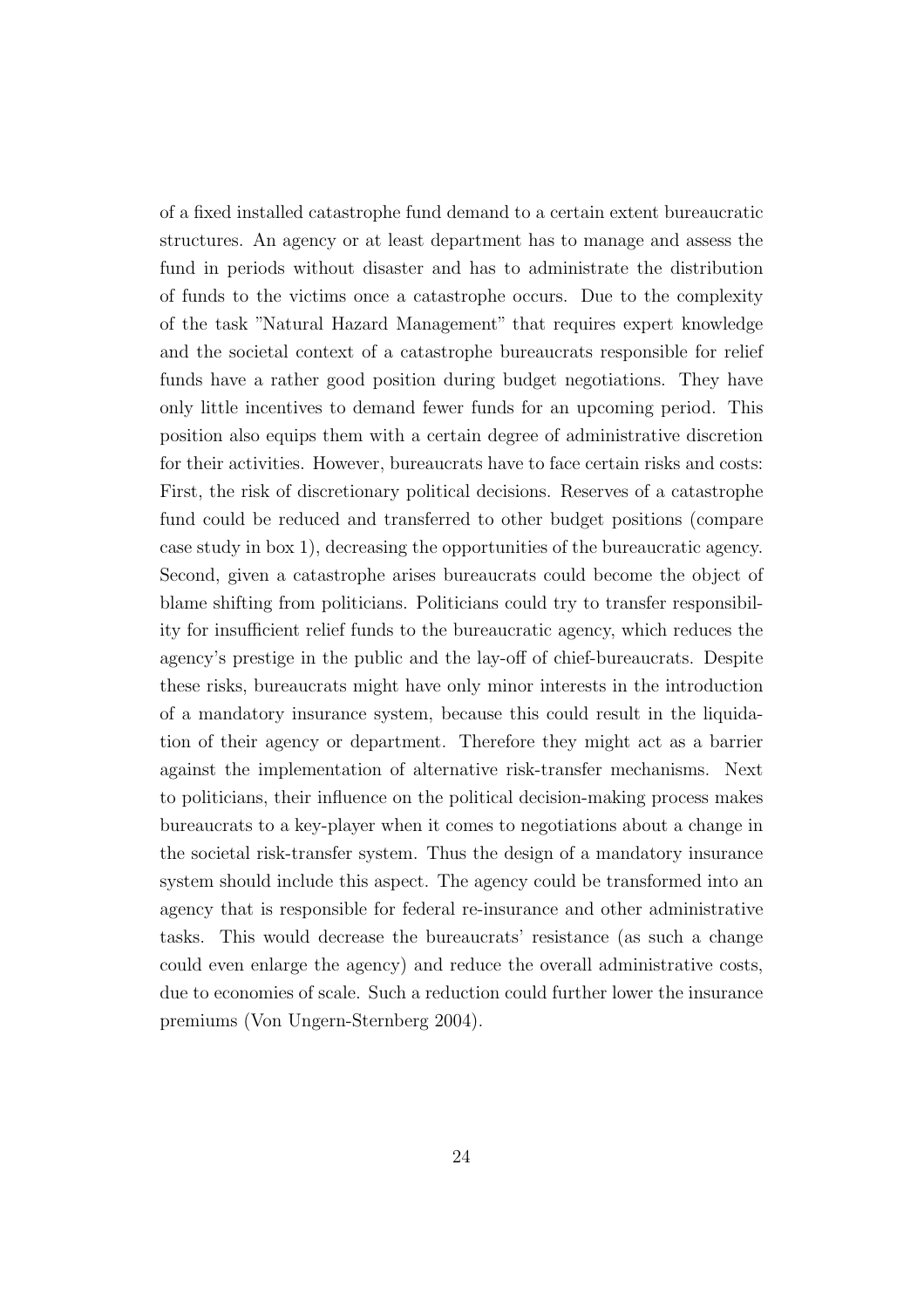## 5 Conclusion

Economic theory and empirical evidence show that the market for natural hazard insurance does not work efficiently. A number of reasons for these market failures both on demand and supply side can be found. Beside the traditional explanations for market imperfections on insurance markets - moral hazard and asymmetric information - elementary damages feature the characteristics of low probability and high loss. These problems lead to further inefficiencies on the market which in return demands intervention by the government. The comparative institutional analysis provides a normative base for evaluating alternative approaches such as information campaigns or state intervention. However, as the analysis shows the provision of postcatastrophic financial relief by the government is not an appropriate way to intervene as it seems to be the source for another distortion on the market, namely charity hazard. This phenomenon results from the individuals' anticipation of post-catastrophe governmental and private aid. The answer to the question posed in the title, if charity hazard is indeed a real threat to natural hazard insurance can neither be answered with "yes" nor "no". Although rather logic and convincing from a theoretical point of view, certain points of critique exist. Schwarze and Wagner (2004) propose that individuals who have no insurance cover neither have information about federal relief programmes. The empirical review has shown that only a few studies exist and the majority of studies actually does not find evidence for charity hazard.

We can conclude that the scientific discussion regarding charity hazard is far from settled. Future research should thus put more emphasis on the effects of governmental disaster assistance on individual insurance behavior. A clearer picture of this issue can shed some more light on insurance behavior and provide useful suggestions for restructuring public financial relief programs. It might be prevented through some kind of mandatory insurance, the redirection of governmental funds from post-catastrophe relief to precatastrophe subsidies for insurance premiums or other protective measures. Nevertheless, recommendations for public policy-makers demand a prelim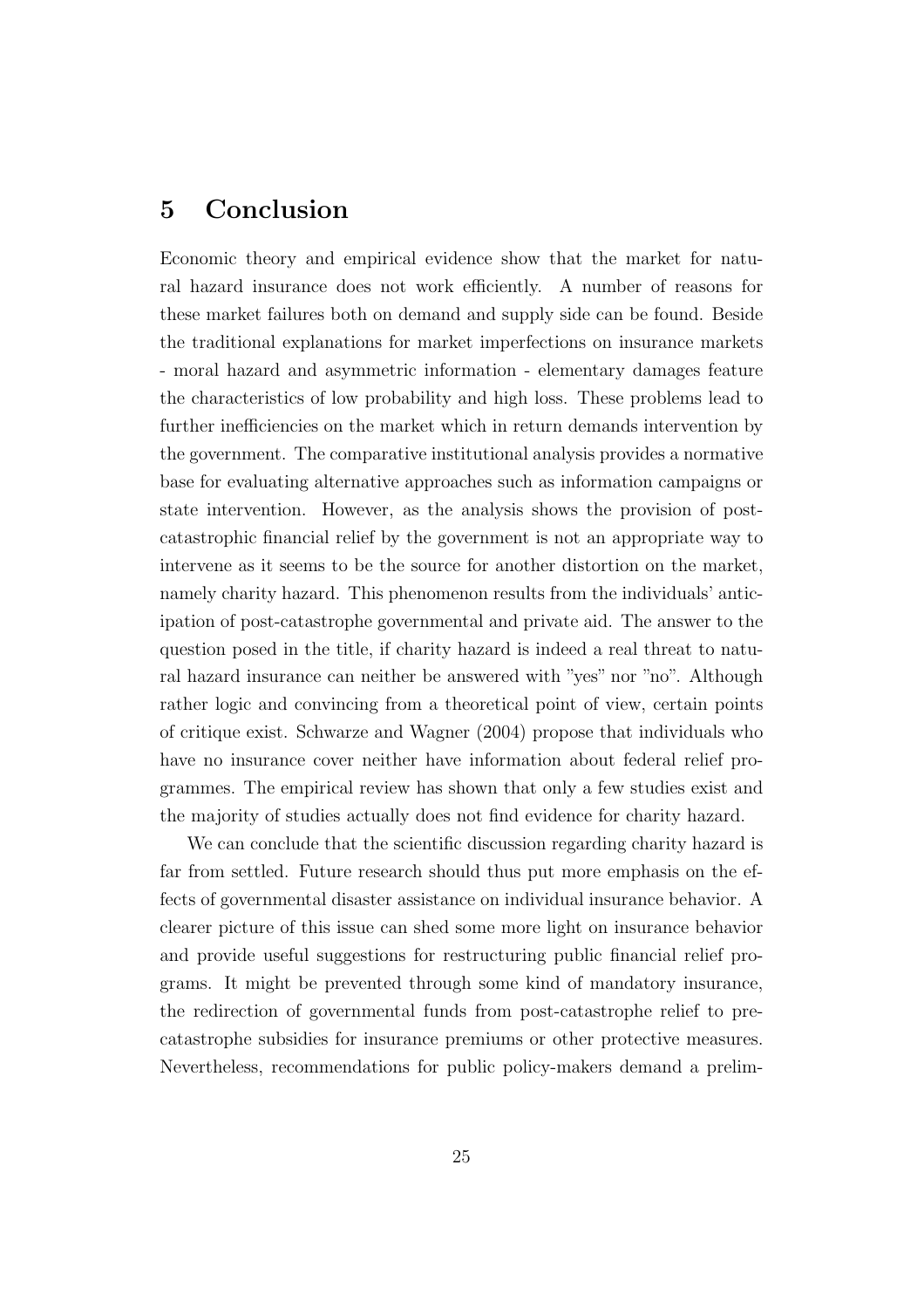inary investigations of individual behavior under different risk-transfer and governmental assistance regimes.

Acknowledgments: This paper originated as part of the project C 3.1 "Analysis of Decision Making Processes for Protection Measures in Natural Hazard Management" at the alpS - Center for Natural Hazard Management in Innsbruck in cooperation with the Institute of Public Finance, University of Innsbruck. We would like to thank Catherine Gamper, Andrea Leiter and Magdalena Thoeni, participants of the Annual conference of the Society for Risk Analysis - Europe 2005 in Como, Italy as well as two anonymous reviewers for their helpful comments.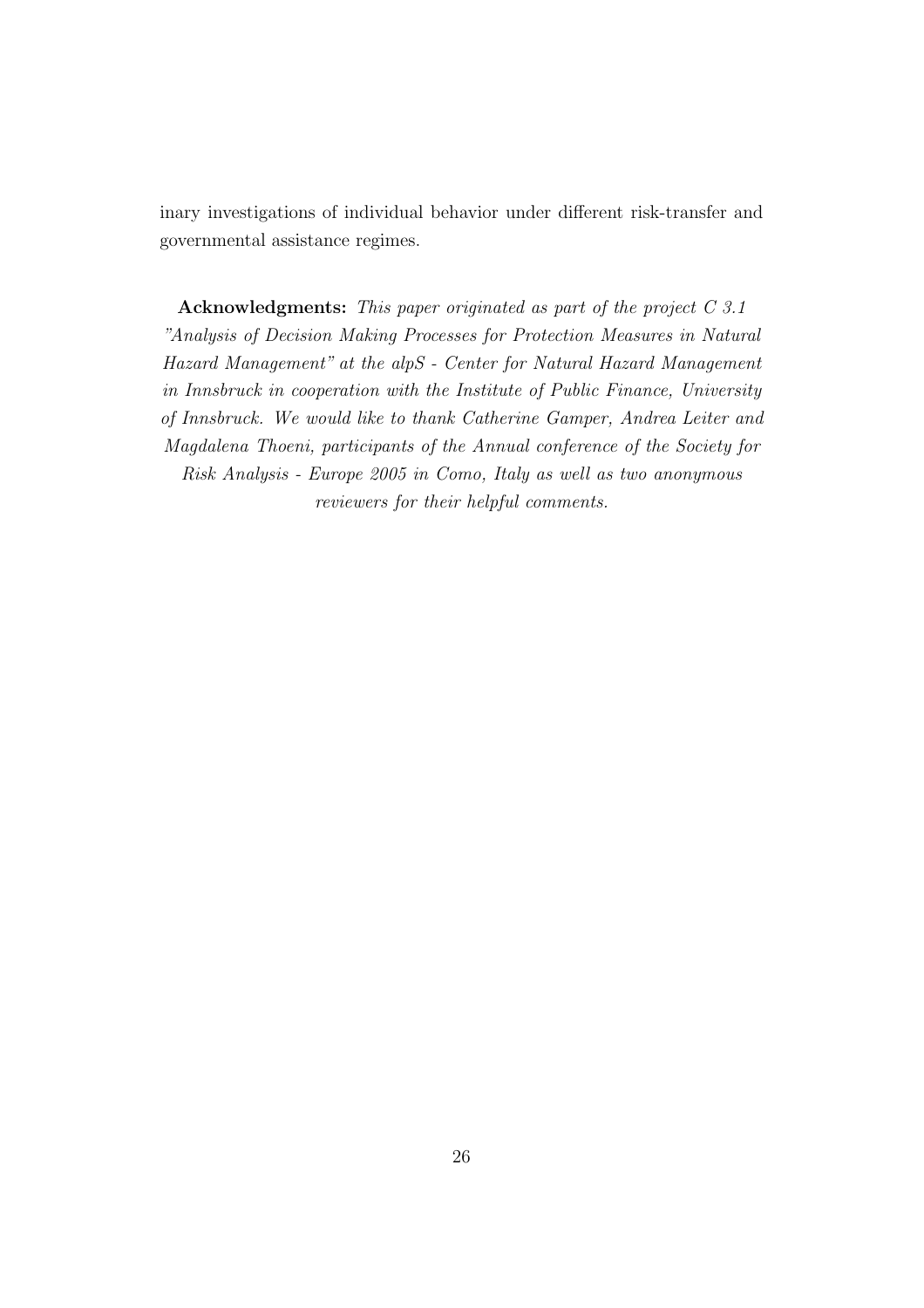## References

- Arvan, L. & Nickerson, D. (2000), Public income transfers and the market for private insurance against environmental disasters, Risk theory society annual seminar 2000, University of Minnesota.
- Arvan, L. & Nickerson, D. (2006), 'Private investment, public aid and endogenous divergence in the evolution of urban neighborhoods', The Journal of Real Estate Finance and Economics  $32(1)$ , 83-100.
- Asseldonk, M., Meuwissen, M. & Huirne, R. (2002), 'Belief in disaster relief and the demand for public-private insurance program', Review of Agricultural Economics 24(1), 196–207.
- Besley, T. & Burgess, R. (2002), 'The political of government responsiveness: Theory and evidence from India', The Quarterly Journal of Economics 117(4), 1415–1451.
- Brookshire, D. S., Thayer, M. A., Tschirhat, J. & Schulze, W. D. (1985), 'A test of the expected utility model: Evidence from earthquake risks', Journal of Politicial Economy 93(2), 369–389.
- Browne, M. J. & Hoyt, R. E. (2000), 'The demand for flood insurance: Empirical evidence', Journal of Risk and Uncertainty 20(3), 291–306.
- Buchanan, J. M. (1975), The Samaritan's dilemma, in E. S. Phelps, ed., 'Altruism, morality and economic theory', Russell Sage Foundation, pp. 71– 85.
- Burby, R. J. (2001), 'Flood insurance and floodplain management: the us experience', Environmental Hazards 3 3, 111–122.
- Coate, S. (1995), 'Altruism, the samaritan's dilemma, and government transfer policy', American Economic Review 85(1), 46–57.
- Ehrlich, I. & Becker, G. S. (1972), 'Market insurance, self-insurance, and self-protection', Journal of Political Economy 80(4), 623-644.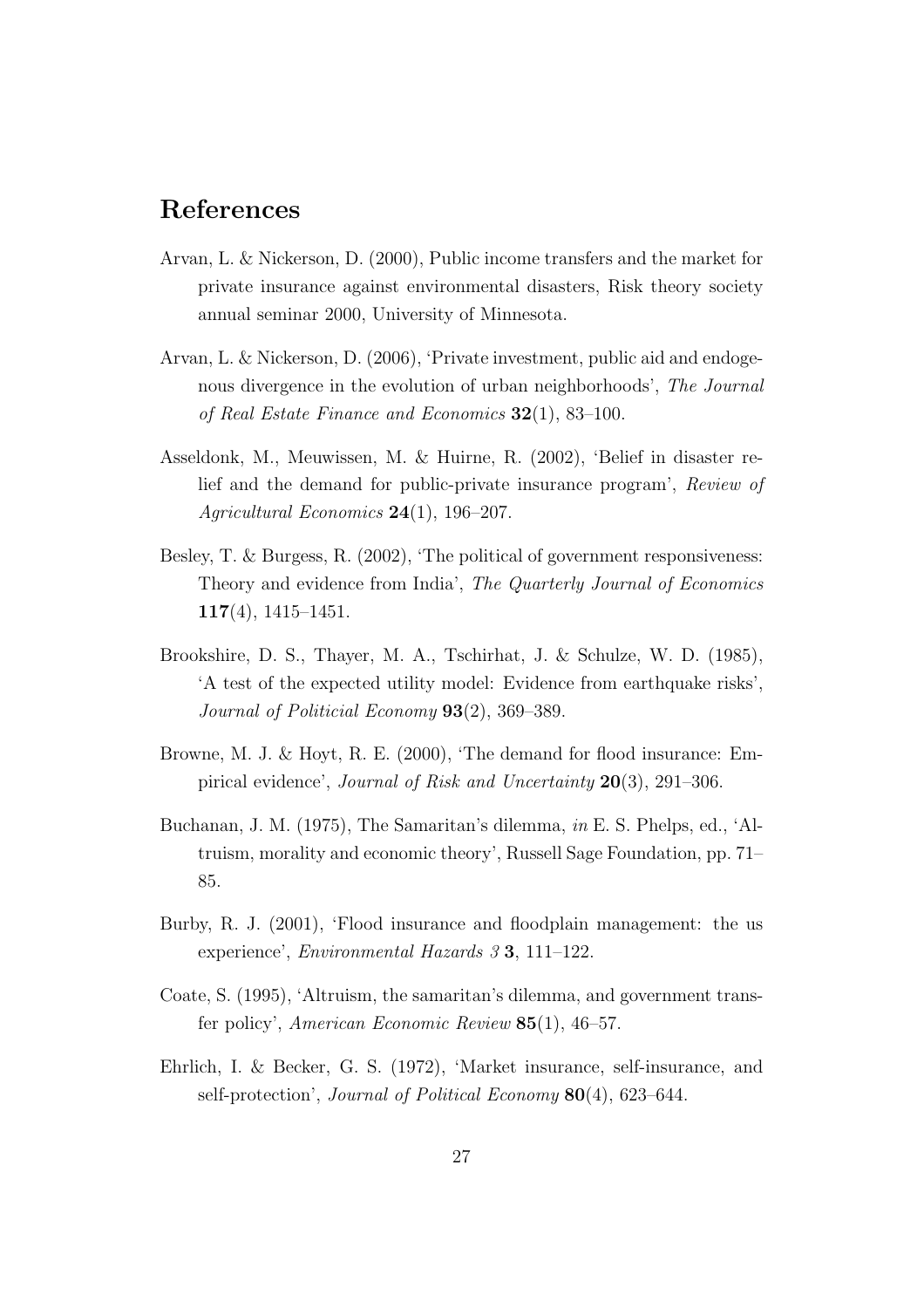- Falkenhagen, B. (2002), Risiko Hochwasser: Versicherungssoftware "ZURS" lokalisiert Gefahrengebiete - Datenbasis und Funktionsweise, Report, German Insurance Association - GDV.
- FEMA (2002), National flood insurance program, Program description, Federal Emergency Management Agency.
- Frey, B. S. (1990a), Oekonomie ist Sozialwissenschaft, Vahlen.
- Frey, B. S. (1990b), 'Oekonomie ist sozialwissenschaft: Die sicht der politischen oekonomie', Staatswissenschaft und Staatspraxis 2, 158–175.
- Frey, B. S. & Eichenberger, R. (1989), 'How important are choice anomalies for economics?', Jahrbuch der Nationaloekonomie und Statistik  $206(2)$ , 81–101.
- Garrett, T. A. & Sobel, R. S. (2003), 'The political economy of FEMA disaster payments', EconomicInquiry 41(3), 496–509.
- Guy Carpenter (2005), The world catastrophe reinsurance market, Report, Guy Carpenter & Company Inc.
- Jaffee, D. & Russell, T. (2003), Markets under stress: The case of extreme event insurance, in R. Arnott, B. Greenwald, R. Kanbur & B. Nalebuff, eds, 'Economics of an Imperfect World', MIT Press, pp. 35–52.
- Kahneman, D., Slovic, P. & Tversky, A. (1982), Judgement under Uncertainty: Heuristics and Biases, Cambridge University Press.
- Kelly, M. & Kleffner, A. E. (2003), 'Optimal loss mitigation and contract design', Journal of Risk and Insurance  $70(1)$ , 53–72.
- Kim, B. J. & Schlesinger, H. (2005), 'Adverse selection in an insurance with government-guaranteed subsistence levels', Journal of Risk and Insurance  $72(1), 61-75.$
- Kunreuther, H. (2001), 'Mitigation and financial risk management for natural hazards', The Geneva Papers on Risk and Insurance 26(2), 277–296.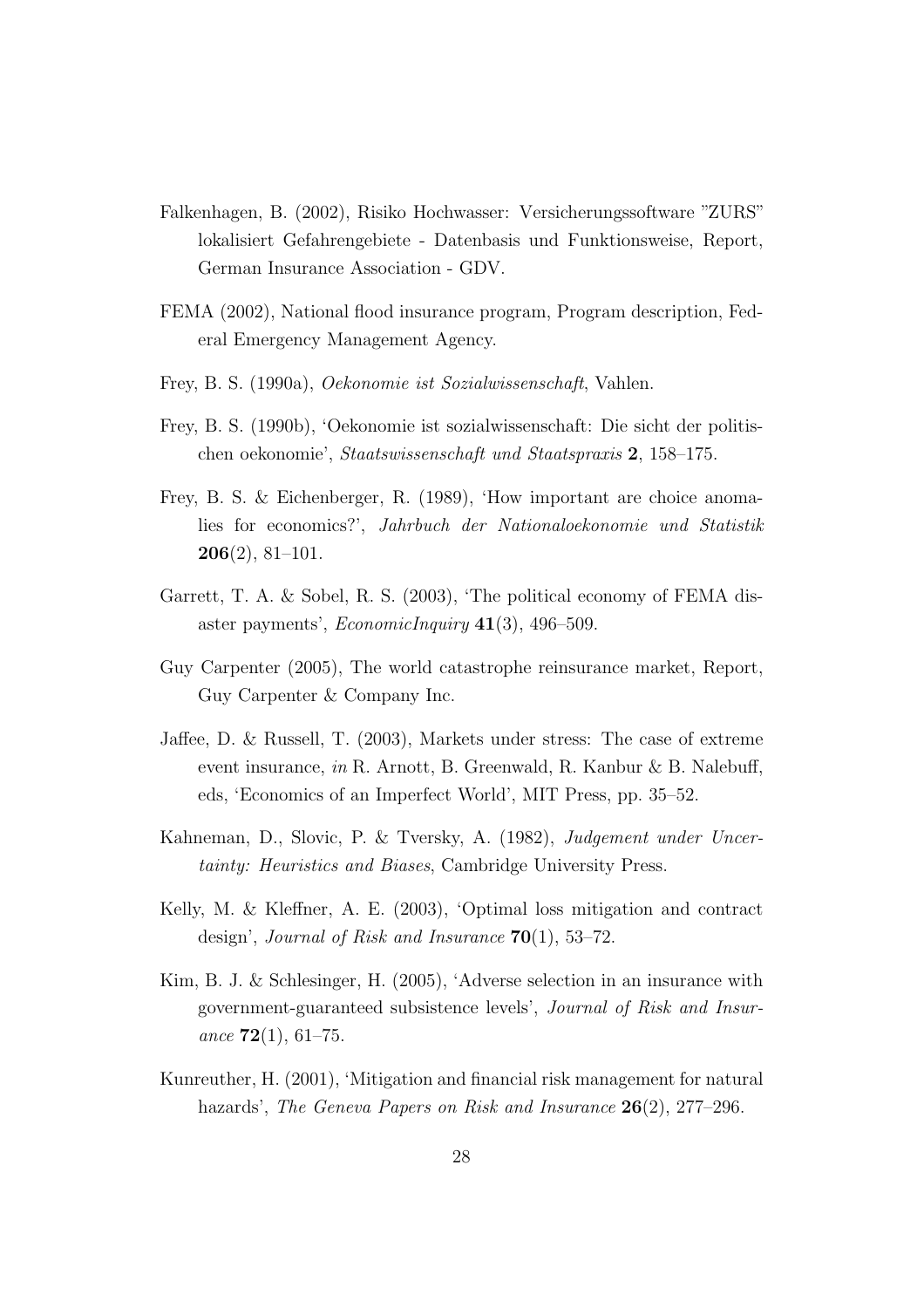- Kunreuther, H. C. (2006), Has the time come for comprehensive natural disaster insurace?, in R. J. Daniels, D. F. Kettl & H. C. Kunreuther, eds, 'On Risk and Disaster: Lessons from Hurricane Katrina', University of Pennsylvania Press, pp. 175–202.
- Kunreuther, H. C., Ginsberg, R., Miller, L., Slovic, P., B., B. & Katz, N. (1978), Disaster Insurance Protection: Public Policy Lessons, John Wiley & Sons.Inc.
- Kunreuther, H. & Pauly, M. (2004), 'Neglecting disaster: Why don't people insure against large losses?', The Journal of Risk and Uncertainty  $28(1), 5-21.$
- Lewis, T. & Nickerson, D. (1989), 'Self-insurance against natural disasters', Journal of Environmental Economics and Mangement 16, 209–223.
- Mustafa, D. (2003), 'Reinforcing vulnerability? disaster relief, recovery and response to the 2001 flood in Rawalpindi, Pakistan', Environmental Hazards 5, 71–82.
- Niederle, U. (2003), Institutionenwandel am Beispiel vertraglicher Versicherung - Elemente einer allgemeinen Theorie, Metropolis Verlag.
- Prettenthaler, F., Hyll, W. & Vetters, N. (2004), Nationale risikotransfermechanismen für naturgefahren: Analyse der problemlagen für individuen, versicherer und staat, Intereg working paper nr. 19-2004, Joanneum Research Forschungsgesellschaft mbH.
- Priest, G. L. (1996), 'The government, the market, and the problem of catastrophic loss', Journal of Risk and Uncertainty 12, 219–237.
- Raschky, P. A. & Weck-Hannemann, H. (2006), 'El riesgo de caridad. Análisis económico de la ayuda gubernamental tras las catástrofes naturales', Gerencia de riesgos y seguros 93, 17–31.
- Rothschild, M. & Stiglitz, J. (1976), 'Equilibrium in competitive insurance markets: An essay on the economics of imperfect information', Quarterly Journal of Economics 90, 629–650.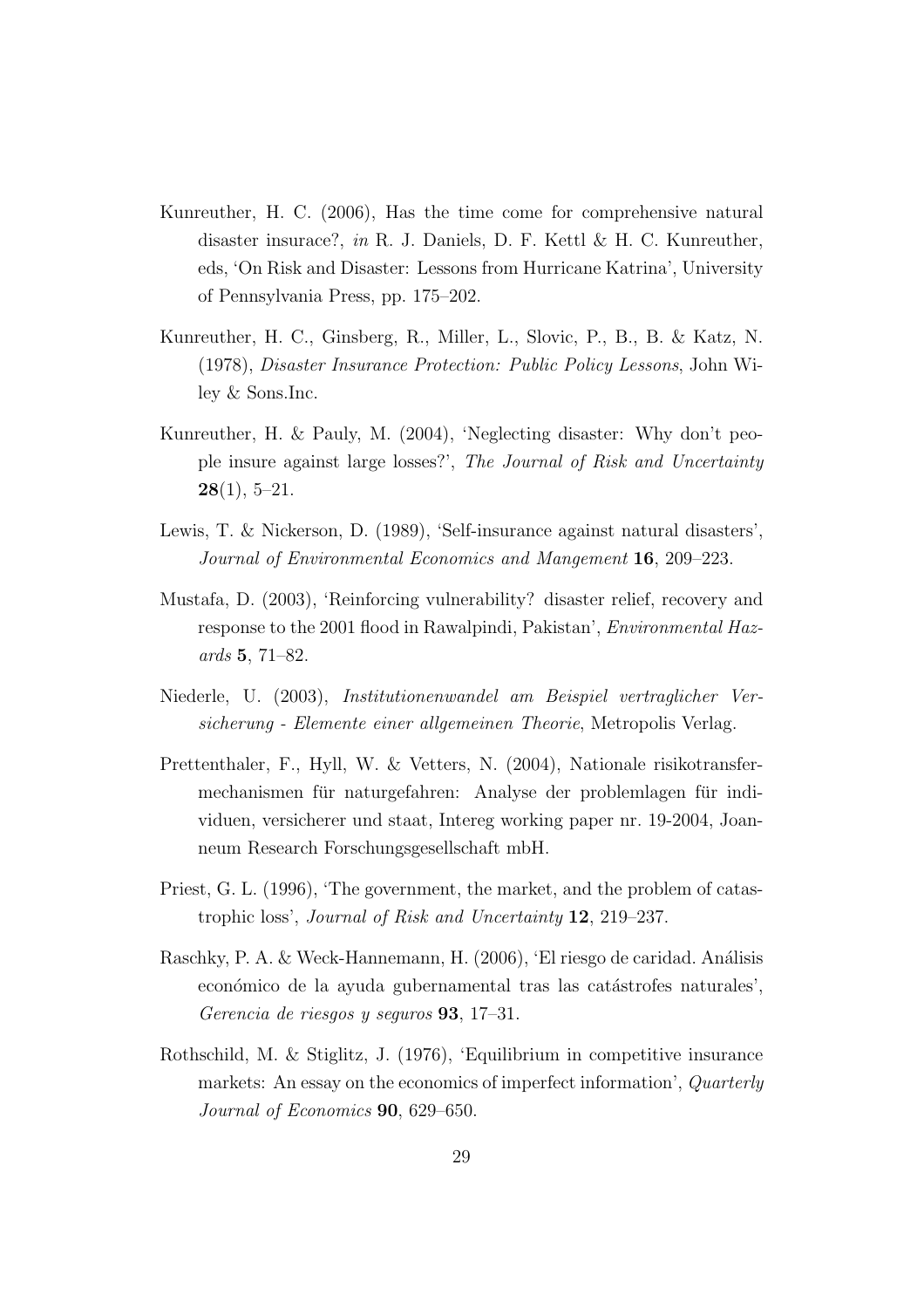- Schwarze, R. & Wagner, G. G. (2004), 'In the aftermath of dresden: New directions in german flood insurance', The Geneva Papers on Risk and Insurance 29(2), 164–168.
- Schwarze, R. & Wagner, G. G. (2006), 'Versicherungspflicht gegen Elementarschaeden - ein Lehrstueck fuer Probleme der volkswirtschaftlichen Politikberatung', Zeitschrift fuer Umweltpolitik und Umweltrecht 29(2), 207–233.
- Shughart, W. F. (2006), 'Katrinanomics: The politics and eocnomics of disaster relief', Public Choice 127, 31–53.
- Sobel, R. S. & Leeson, P. T. (2006), 'Government's response to hurricane Katrina: A public choice analysis', Public Choice 127, 55–73.
- Stripple, J. (1998), Securitizing the risks of climate change institutional innovations in the insurance of catastrophic risks, Interim report ir-98- 098, International Institute of Applied Systems Analysis.
- Swiss Re (1998), Ueberschwemmungen Ein verischerbares Risiko?, Corporate communications, Division of Reinsurance & Risk, Schweizerische Rueckversicherungs-Gesellschaft.
- Troy, A. & Romm, J. (2004), 'Assessing the price effects of flood hazard disclosure under the california hazard disclosure law (ab 1195)', Journal of Environmental Planning and Management  $47(1)$ , 137–162.
- Von Ungern-Sternberg, T. (2004), Efficient Monopolies: The Limits of Competition in the European Property Insurance Market, Oxford University Press.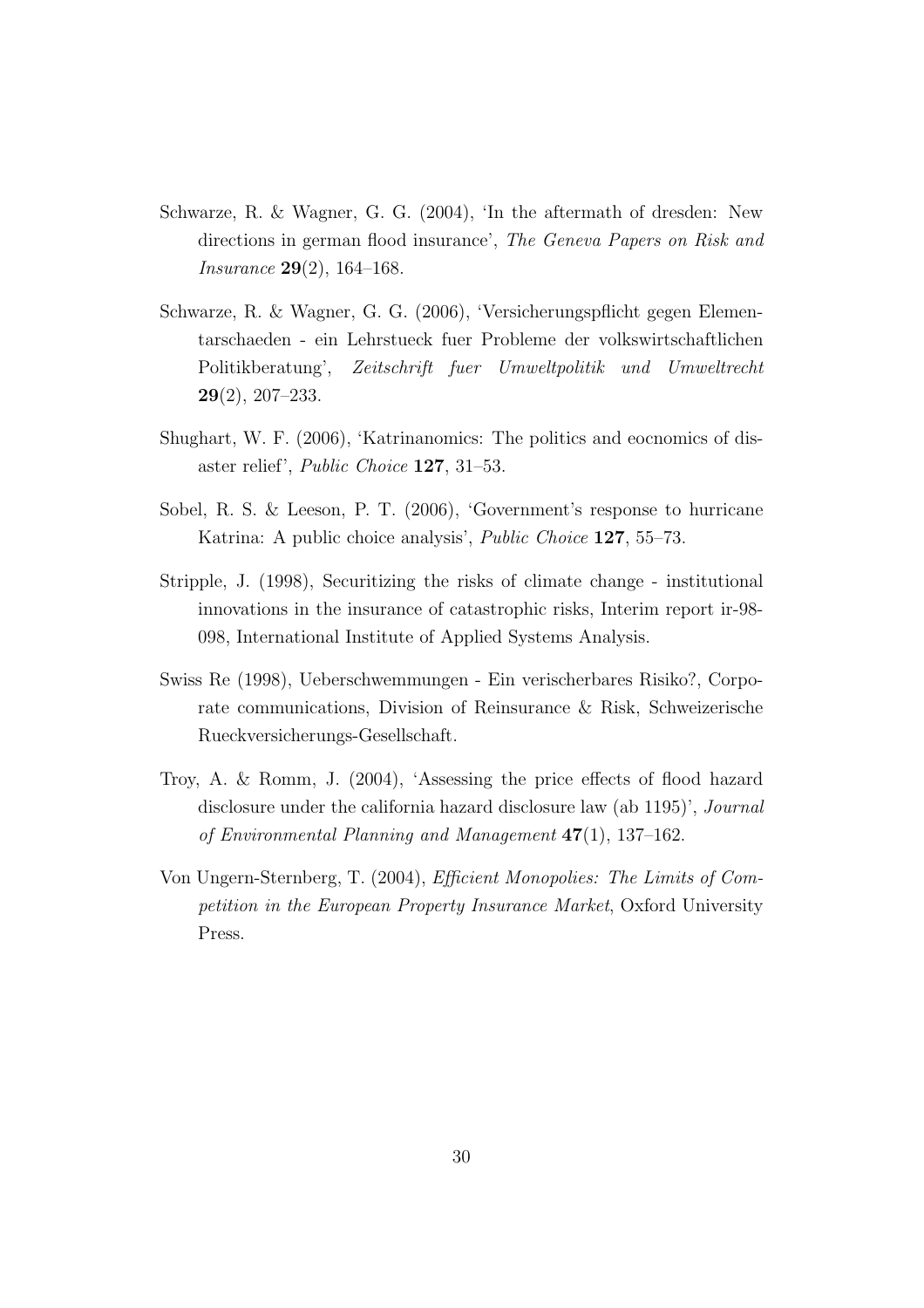#### **University of Innsbruck – Working Papers in Economics and Statistics**  Recent papers

- 2007/05 **Paul Raschky:** Estimating the effects of risk transfer mechanisms against floods in Europe and U.S.A.: A dynamic panel approach.
- 2007/04 **Paul Raschky and Hannelore Weck-Hannemann:** Charity hazard A real hazard to natural disaster insurance.
- 2007/03 **Paul Raschky:** The overprotective parent Bureaucratic agencies and natural hazard management.
- 2007/02 **Martin Kocher, Todd Cherry, Stephan Kroll, Robert J. Netzer and Matthias Sutter:** Conditional cooperation on three continents.
- 2007/01 **Martin Kocher, Matthias Sutter and Florian Wakolbinger:** The impact of naïve advice and observational learning in beauty-contest games.